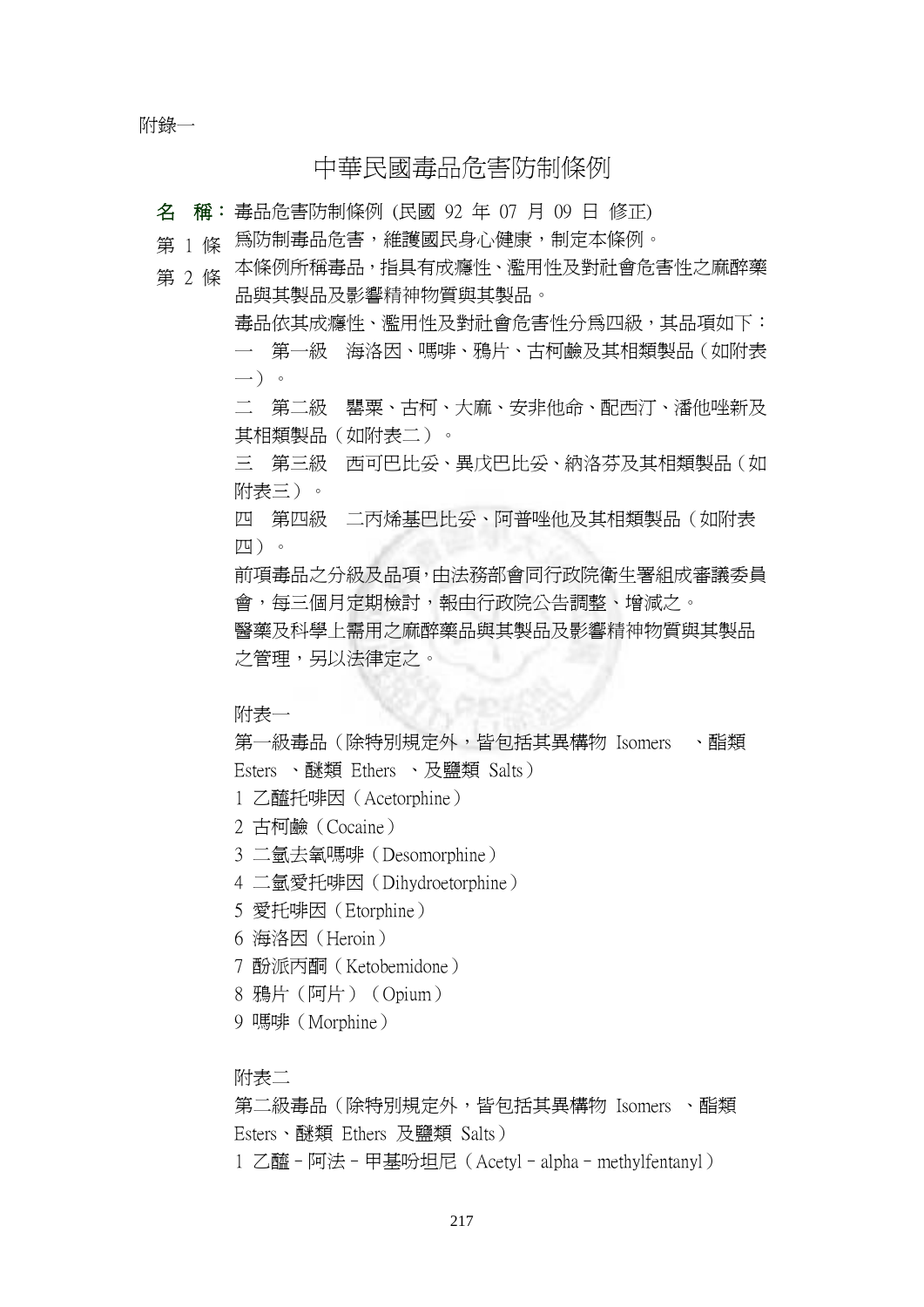- 2 乙醯二氫可待因(Acetyldihydrocodeine)
- 3 乙醯美沙多(Acetylmethadol)
- 4 阿法–甲基吩坦尼(Alpha–Methylfentanyl)
- 5 阿法美沙多(Alphamethadol)
- 6 阿法–甲基硫吩坦尼(Alpha–Methylthiofentanyl)
- 7 阿法普魯汀(Alphaprodine)
- 8 阿華吩坦尼(Alfentanyl)
- 9 丙烯普魯汀(Allylprodine)
- 10 阿法乙醯美沙多(Alphacetylmethadol)
- 11 阿法美普魯汀(Alphameprodine)
- 12 安非他命(Amphetamine)
- 13 安尼勒立汀(Anileridine)
- 14 苯才西汀(Benzethidine)
- 15 基嗎啡(Benzylmorphine)
- 16 貝他乙醯美沙多(Betacetylmethadol)
- 17 貝他–羥基吩坦尼(Beta–Hydroxyfentanyl)
- 18 貝他–羥基–3 –甲基吩坦尼(Beta–Hydroxy–3–

methylfentanyl)

- 19 貝他美普魯汀(Betameprodine)
- 20 貝他美沙多(Betamethadol)
- 21 貝他普魯汀(Betaprodine)
- 22 培集屈密特(Bezitramide)
- 23 4 –溴–2,5 –二甲氧基安非他命(Brolamfetamine、4–
- Bromo–2,  $5$ –dimethoxyamphetamine  $\cdot$  DOB)
- 24 大麻(Cannabis、Marijuana、Marihuana)【不包括大麻全草之
- 成熟莖及其製品(樹脂除外)及由大麻全草之種子所製成不具發芽

活性之製品】【Does not include the mature stems of entire cannabis plants and their products (except resins) and products of t he seeds of entire cannabis plans that are not capable of g ermination.】

- 25 大麻脂(Cannabis resin)
- 26 大麻浸膏(Cannabis extracts)
- 27 大麻酊(Cannabis tinctures)
- 28 卡吩坦尼(Carfentanyl)
- 29 卡西酮(Cathinone)
- 30 克羅尼他淨(Clonitazene)
- 31 古柯(Coca)
- 32 古柯葉(Coca leaves)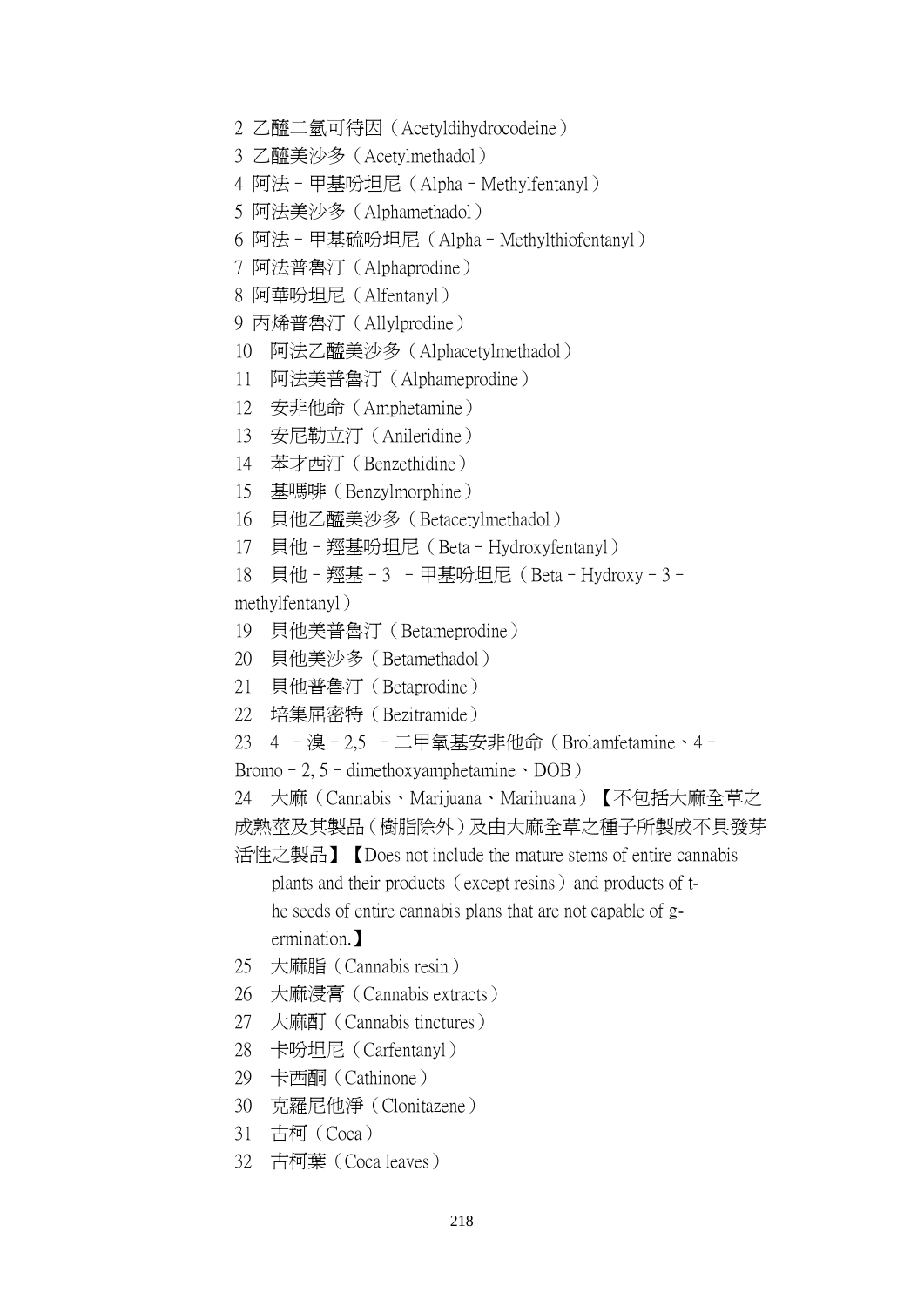- 33 可待因(Codeine) 及其製劑含量每 100 毫升(或 100 公
- 克)5. 0 公克以上【Codeine and its preparations with a content more than 5.0 grams of codeine per 100 milliliters (or 100 grams)  $\blacksquare$
- 34 甲基溴可待因(Codeine methylbromide)
- 35 N —氧化可待因(Codeine—N—oxide)
- 36 可多克淨(Codoxime)
- 37 罌粟草膏(Poppy straw concentrate)
- 38 賽普諾啡(Cyprenorphine)
- 39 右旋安非他命(Dexamphetamine)
- 40 右旋嗎拉密特(Dextromoramide)
- 41 右旋普帕西芬(Dextropropoxyphene)
- 42 狄安普魯密特(Diampromide)
- 43 二乙胺二 吩丁烯(Diethylthiambutene)
- 44 二乙基色胺(Diethyltryptamine、DET)
- 45 狄芬諾新(Difenoxin)
- 46 二氫可待因(Dihydrocodeine)及其製劑含量每 100 毫升(或
- 100 公克) 5.0 公克以上【Dihydrocodeine and its preparation with a content more than 5.0 grams of dihydrocodeine per 100 mil liliters (or 100 grams)】
- 47 二氫嗎啡(Dihydromorphine)
- 48 狄門諾沙多(Dimenoxadol)
- 49 狄美菲坦諾(Dimepheptanol)
- 50 二甲胺二 吩丁烯(Dimethylthiambutene)
- 51 二甲基色胺(Dimethyltryptamine、DMT)
- 52 嗎福 二苯丁酸乙酯(Dioxaphetylbutyrate)
- 53 狄芬諾西萊(Diphenoxylate)
- 54 狄匹潘濃(Dipipanone)
- 55 2,5 –二甲氧基安非他命(2,5 –Dimethoxyamphetamine、DMA)
- 56 3 –(1,2 –二甲基庚基)–1 –羥基–7,8,9,10–四氫–
- 6,6,9 三甲基二苯喃【3–(1,2–dimethylheptyl)–7,8,9,10–
- tetrahy- dro 6,6,9 trimethyl 6H ibenzo[b,d]pyran 1ol · DMHP

57 2,5– 二甲氧基–4 –乙基安非他命(2,5–Dimethoxy–4–

ethyla- mphe – tamine  $\cdot$  DOET)

58 4 –甲基–2,5 –二甲氧基安非他命(4–Methyl–2,5–

- dimethoxy- amphe–tamine、DOM、STP)
- 59 托蒂巴醇(Drotebanol)
- 60 愛哥寧(Ecgonine)
- 61 愛哥寧衍化物(Ecgonine Derivatives)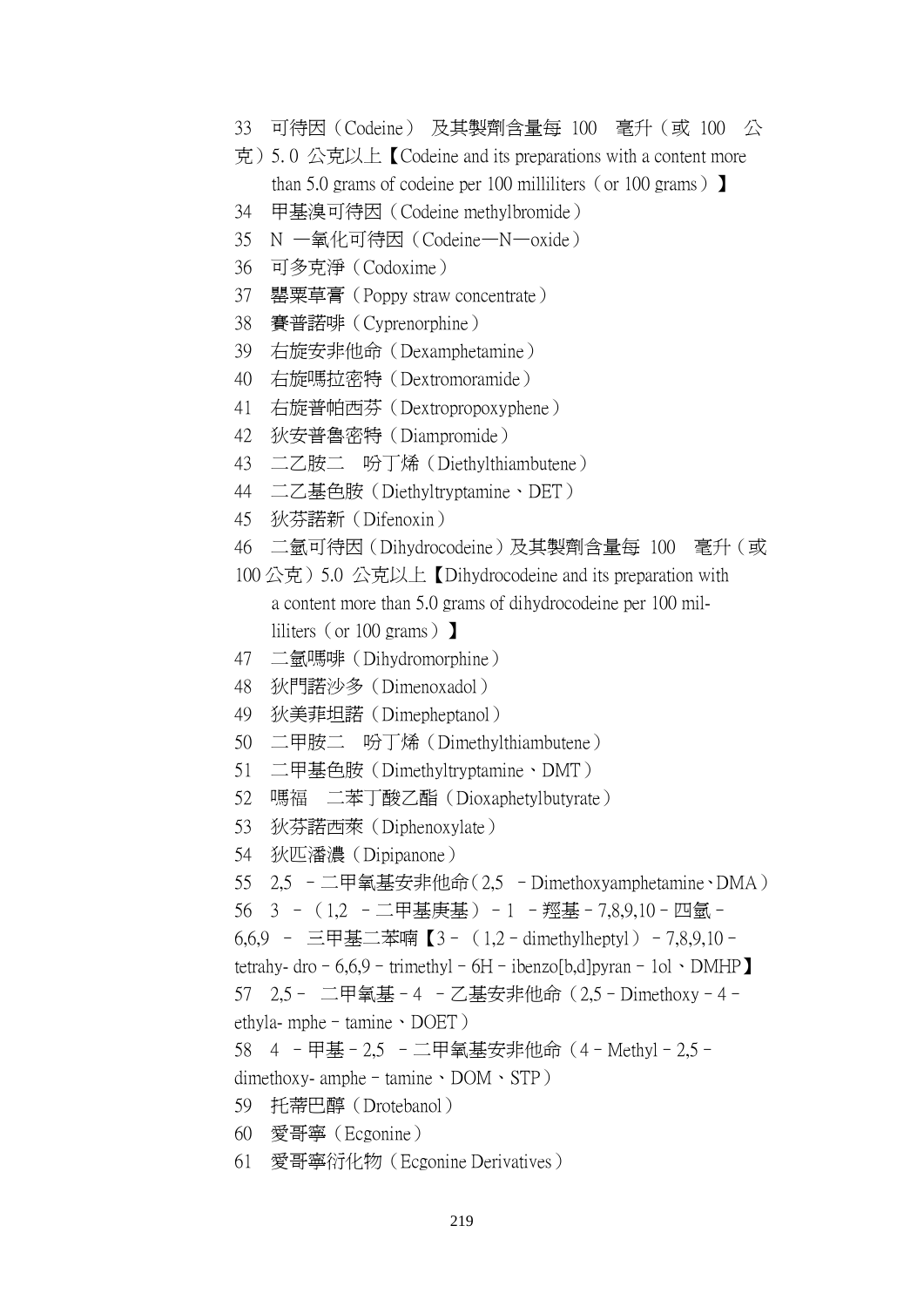- 62 甲乙胺二吩丁烯(Ethylmethylthiambutene)
- 63 乙基嗎啡(Ethylmorphine)
- 64 乙環利定(Eticyclidine、N–Ethyl–1–phenylcyclohexylamine、 PCE)
- 65 愛托尼他淨(Etonitazene)
- 66 愛托失立汀(Etoxeridine)
- 67 吩坦尼(Fentanyl)
- 68 芬乃他林(Fenetylline)
- 69 佛萊西汀(Furethidine)
- 70 羥二氫嗎啡(Hydromorphinol)
- 71 二氫可待因酮(Hydrocodone)
- 72 二氫嗎啡酮(Hydromorphone)
- 73 羥基配西汀(Hydroxypethidine)
- 74 伊玻蓋因(Ibogaine)
- 75 異美沙冬(Isomethadone)
- 76 左旋安非他命(Levamphetamine)
- 77 左旋甲基嗎汎(Levomethorphan)
- 78 左旋嗎拉密特(Levomoramide)
- 79 左旋嗎汎(Levorphanol)
- 80 左旋吩納西嗎汎(Levophenacylmorphan)
- 81 麥角二乙胺(LSD、Lysergide、Lysergic acid diethylamide)
- 82 3,4 –亞甲基雙氧安非他命(3,4–Methylenedioxyamphetamine、
- $M-DA$ )
- 83 3,4 –亞甲基雙氧甲基安非他命(3,4–

Methylenedioxymethamphe – tamine、MDMA)

- 84 甲氯酮(Mecloqualone)
- 85 三甲氧苯乙胺(Mescaline)
- 86 美他唑新(Metazocine)
- 87 美沙冬(Methadone)
- 88 美沙冬中間物(Methadone—intermediate)
- 89 甲基安非他命(Methamphetamine、(+)–(S)–N,alpha–dime– thylphenethylamine)

90 消旋甲基安非他命(Methamphetamine racemate、N,alpha–dime– thylphenethylamine)

- 91 甲 酮(Methaqualone)
- 92 4 –甲基阿米雷司(4–Methylaminorex、(±)–cis–2–amino–  $4$  – methyl –  $5$  – phenyl –  $2$  – oxazoline)
- 93 甲基去氧嗎啡(Methyldesorphine)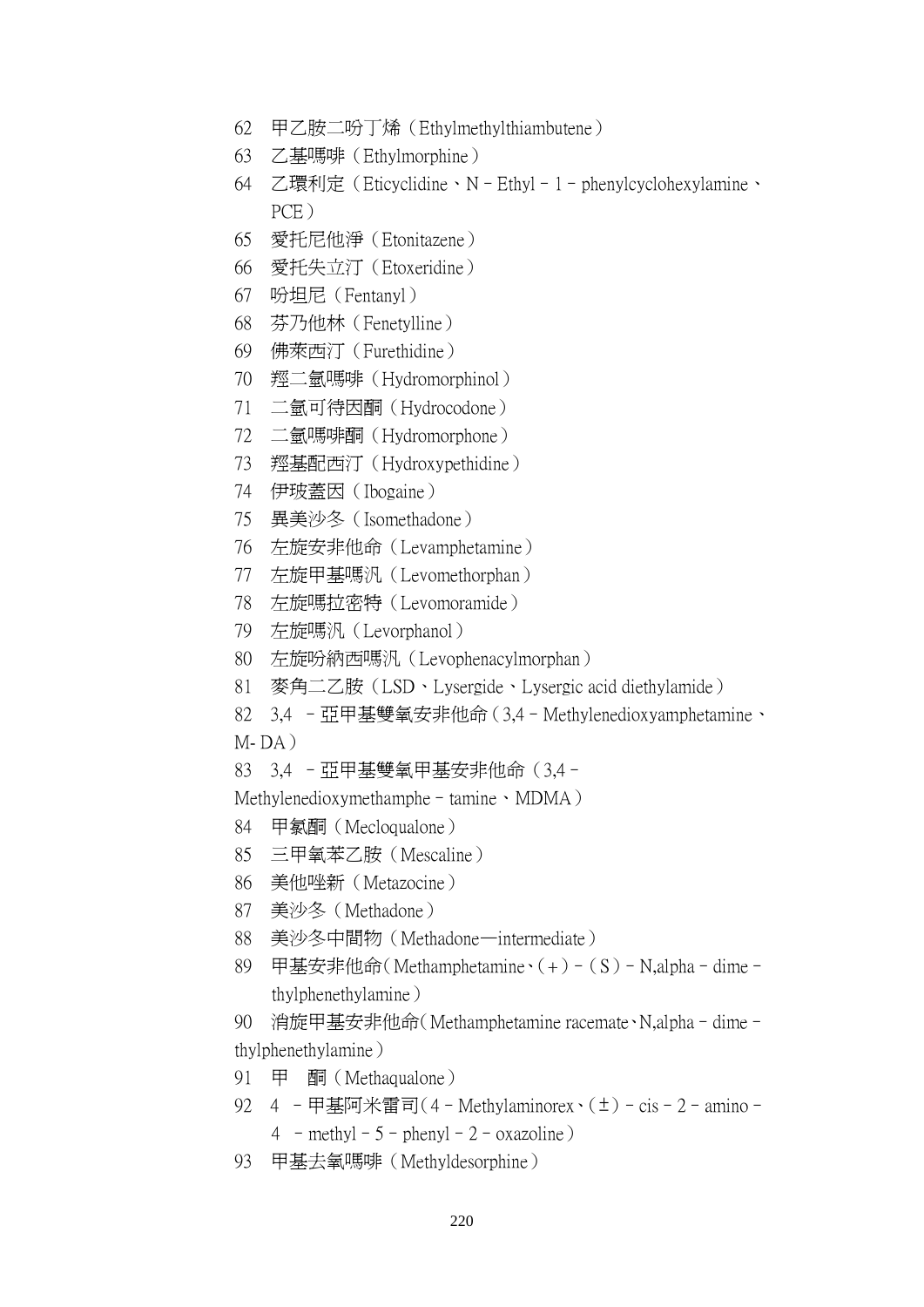```
94 甲基二氫嗎啡(Methyldihydromorphine)
```

```
95 3—甲基吩坦尼(3—Methylfentanyl)
```
96 3 –甲基硫吩坦尼(3 –Methylthiofentanyl)

```
97 美托邦(Metopon、6 –methyldihydromorphinone)
```

```
98 5 - 甲氧基 - 3,4 - 亞甲基雙氧安非他命 (5 - Methoxy - 3,4 -
```
meth- ylened–ioxyamphetamine、MMDA)

99 嗎拉密特中間物(Moramide intermediate)

100 甲基溴嗎啡(Morphine methylbromide)

101 甲基磺胺嗎啡(Morphine methylsulfonate)

```
102 N – 氧化嗎啡 (Morphine – N – oxide)
```

```
103 1 –甲基–4 –苯基–4 –丙酸氧啶(1–Methyl–4–phenyl–
4–propion–oxypiperidine、MPPP)
```
- 
- 104 密羅啡因(Myrophine)

105 那密濃(Nabilone)

106 N-乙基安非他命(N-Ethylamphetamine、Etilamfetamine)【不 包括含量每毫升 1.0 毫克以下,包裝 1.0 毫升以下,且經放射 物質、抗體標幟,或非直接使用於人體者,並以有機溶劑配製之檢 驗試劑】

107 3,4 – 亞甲基雙氧 – N – 乙基安非他命(N – ethyl – MDA、3,4 – Met- hylen – edioxy – N – ethylamphetamine 、MDE、MDEA)

108 N –乙基–3 –啶二苯基乙醇酸(N–Ethyl–3–piperidyl benzil- ate)

109 N – 羥基 – 3,4 – 亞甲基雙氧安非他命 (N – Hydroxy – 3,4 – methyl- enedio – xyamphetamine  $\cdot$  N – hydroxy – MDA)

110 N – 甲基–3 –啶二苯基乙醇酸(N-Methyl-3-piperidyl benzi- late)

- 111 菸醯二氫可待因(Nicodicodeine)
- 112 菸醯可待因(Nicocodeine)
- 113 菸醯嗎啡(Nicomorphine)
- 114 N,N–二甲基安非他命(N,N–Dimethylamphetamine)
- 115 原乙醯美沙多(Noracymethadol)
- 116 原可待因(Norcodeine)
- 117 左旋原嗎汎(Norlevorphanol)
- 118 原美沙冬(Normethadone)
- 119 原嗎啡(Normorphine)
- 120 原匹潘濃(Norpipanone)
- 121 罌粟(Opium poppy)
- 122 羥二氫可待因酮(羥可酮)(Oxycodone)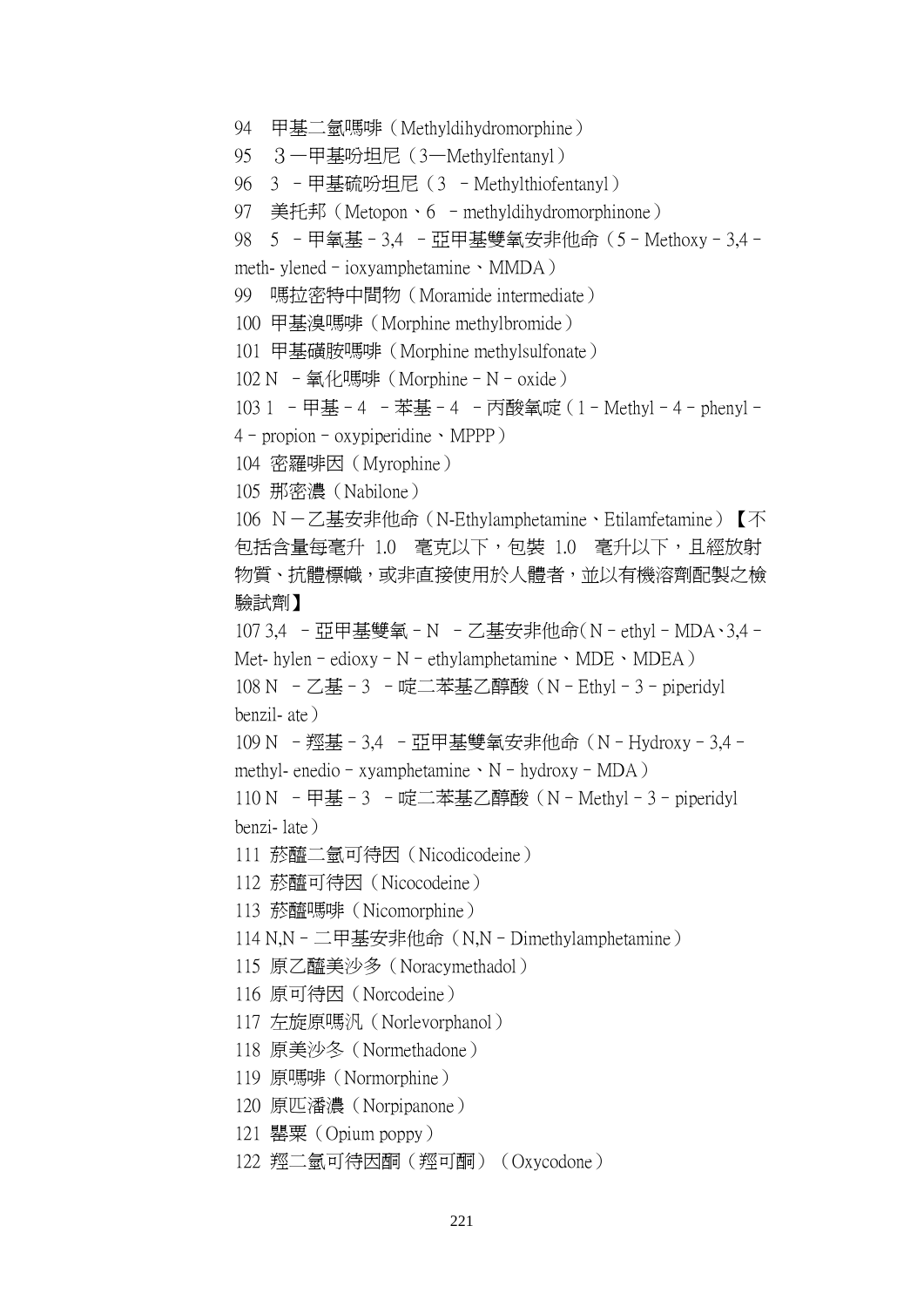- 123 羥二氫嗎啡酮(Oxymorphone)
- 124 對–氟吩坦尼(Para–Fluorofentanyl)
- 125 六氫大麻 (Parahexyl)
- 126 苯環利定(Phencyclidine、PCP)
- 127 潘他唑新(Pentazocine)
- 128 1 –(2 –苯乙基)–4 –苯基–4 –醋酸啶酯【1–(2–
- Phenyle- thyl) 4 phenyl 4 acetoxypiperidine  $\text{PEPAP}$
- 129 配西汀(Pethidine、Meperidine、Demerol)
- 130 配西汀中間物–A (Pethidine intermediate–A、Meperidine int er – mediate – A · 4 – cyano – 1 – methyl – 4 – phenylpiperidine)
- 131 配西汀中間物–B (Pethidine intermediate–B、Meperidine int er – mediate – B · 4 – phenylpiperidine – 4 – carboxylic acid ethyl ester)
- 132 配西汀中間物–C (Pethidine intermediate–C、Meperidine int er – mediate – C · 1 – methyl – 4 – phenylpiperidine – 4 – carboxylic acid)
- 133 配有特(Peyote)
- 134 芬那多松(Phenadoxone)
- 135 吩喃普魯密特(Phenampromide)
- 136 吩那唑新(Phenazocine)
- 137 吩諾嗎汎(Phenomorphan)
- 138 吩諾配立汀(Phenoperidine)
- 139 福可汀(Pholcodine)
- 140 匹立屈密特(Piritramide)
- 141 4–甲氧基安非他命(4–Methoxyamphetamine、PMA)
- 142 罌粟草(Poppy straw)
- 143 普魯亥他淨(Proheptazine)
- 144 普魯配立汀(Properidine)
- 145 普魯匹蘭(Propiram)
- 146 裸頭草辛(Psilocine)
- 147 西洛西賓(Psilocybine)
- 148 消旋甲基嗎汎(Racemethorphan)
- 149 消旋嗎拉密特(Racemoramide)
- 150 消旋嗎汎(Racemorphan)
- 151 1–(1–苯環己基)咯烷【Rolicyclidine、1–(1–Phenylcycloh exyl) pyrrolidine、 PCPY、PHP】
- 152 蘇吩坦尼(Sufentanil)
- 153 替諾環定【Tenocyclidine、1-[1- (2-Thienyl) cyclohexyl]pi-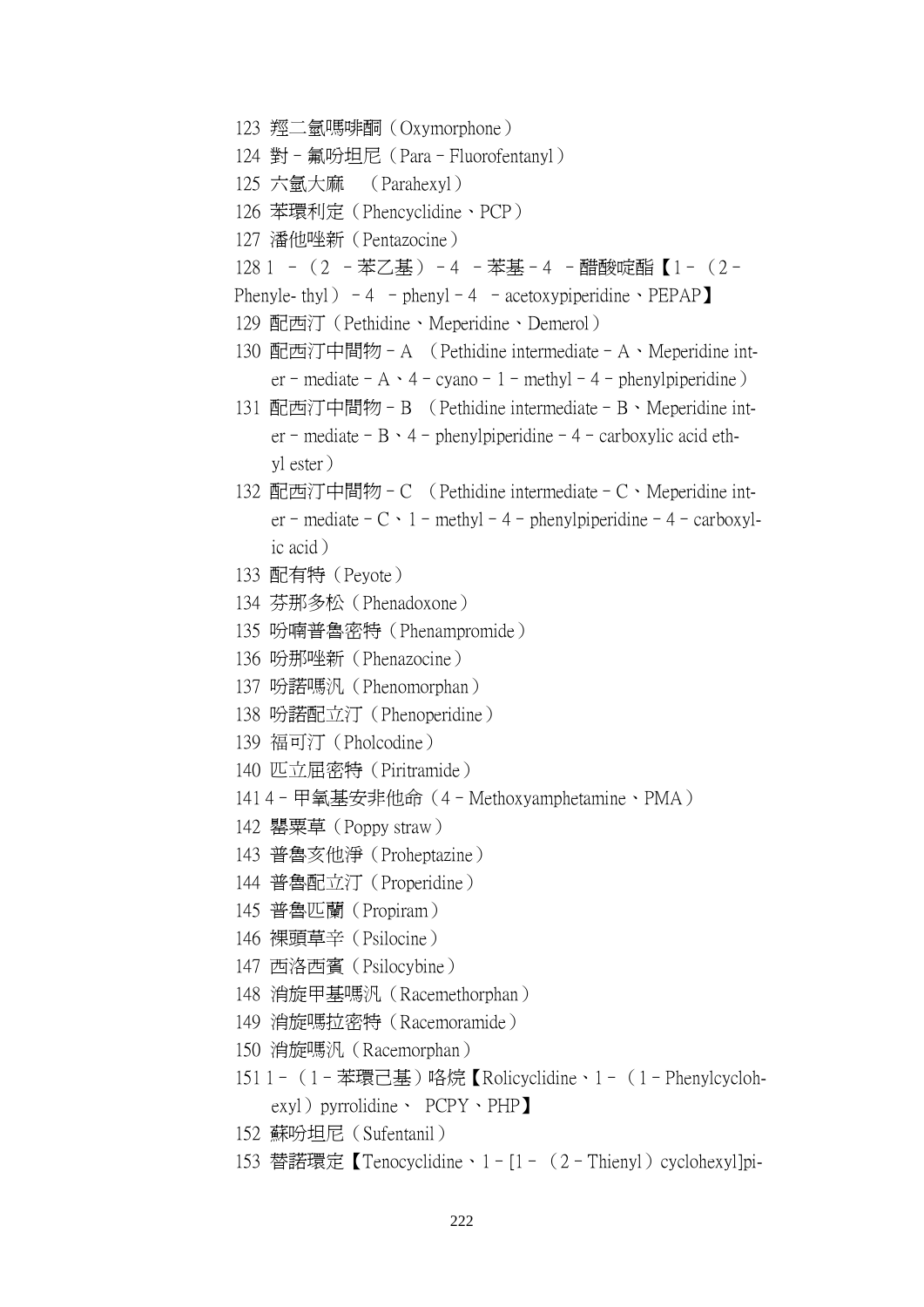per– idine、TCP】

154 1 - 〔1- (2-吩)環己烷基〕咯啶【1-[1- (2-Thienyl) cycl- ohe–xyl]pyrrolidine、TCPy】

155 四氫大麻酚(Tetrahydrocannabinols、THCs) 【包括其異構物

及立體化學變體,如以大麻成熟莖及種子所製成之製品中含四氫大

麻酚不 得超過 10ug/g(10ppm)】【Tetrahydrocannabinol including is omers and stereoisomers, products made from mature cannabis stems and seeds may not contain more than 10 microgram/gram

 $(10ppm)$ 

- 156 蒂巴康(Thebacon)
- 157 蒂巴因(Thebaine)
- 158 硫吩坦尼(Thiofentanyl)
- 159 痛立定(Tilidine)

160 3,4,5 –三甲氧基安非他命(3,4,5–Trimethoxy–amphetamine、

- $T- MA$ )
- 161 屈美配立汀(Trimeperidine)
- 162 嗎啡立汀(Morpheridine)
- 163 匹密諾汀(Piminodine)
- 164 乙基色胺(Etryptamine)
- 165 左旋甲基安非他命(Levomethamphetamine)
- 166 甲基卡西酮(Methcathinone)
- 167 伽瑪羥基丁酸(Gamma Hydroxybutyric Acid、ammahydroxybutyra te、GHB)
- 168 阿米庚酸(Amineptine)

附表三

第三級毒品(除特別規定外,皆包括其異構物 Isomers、酯類 Esters、 醚類 Ethers 及鹽類 Salts)

- 1 異戊巴比妥(Amobarbital)
- 2 伯替唑他(Brotizolam)
- 3 丁基原啡因(Buprenorphine)
- 4 布他比妥(Butalbital)
- 5 去甲假麻黃【Cathine、(+)–Norpseudoephedrine】
- 6 環巴比妥(Cyclobarbital)
- 7 格魯米特(Glutethimide)
- 8 派醋甲酯(Methylphenidate)
- 9 納布芬(Nalbuphine)
- 10 納洛芬(Nalorphine)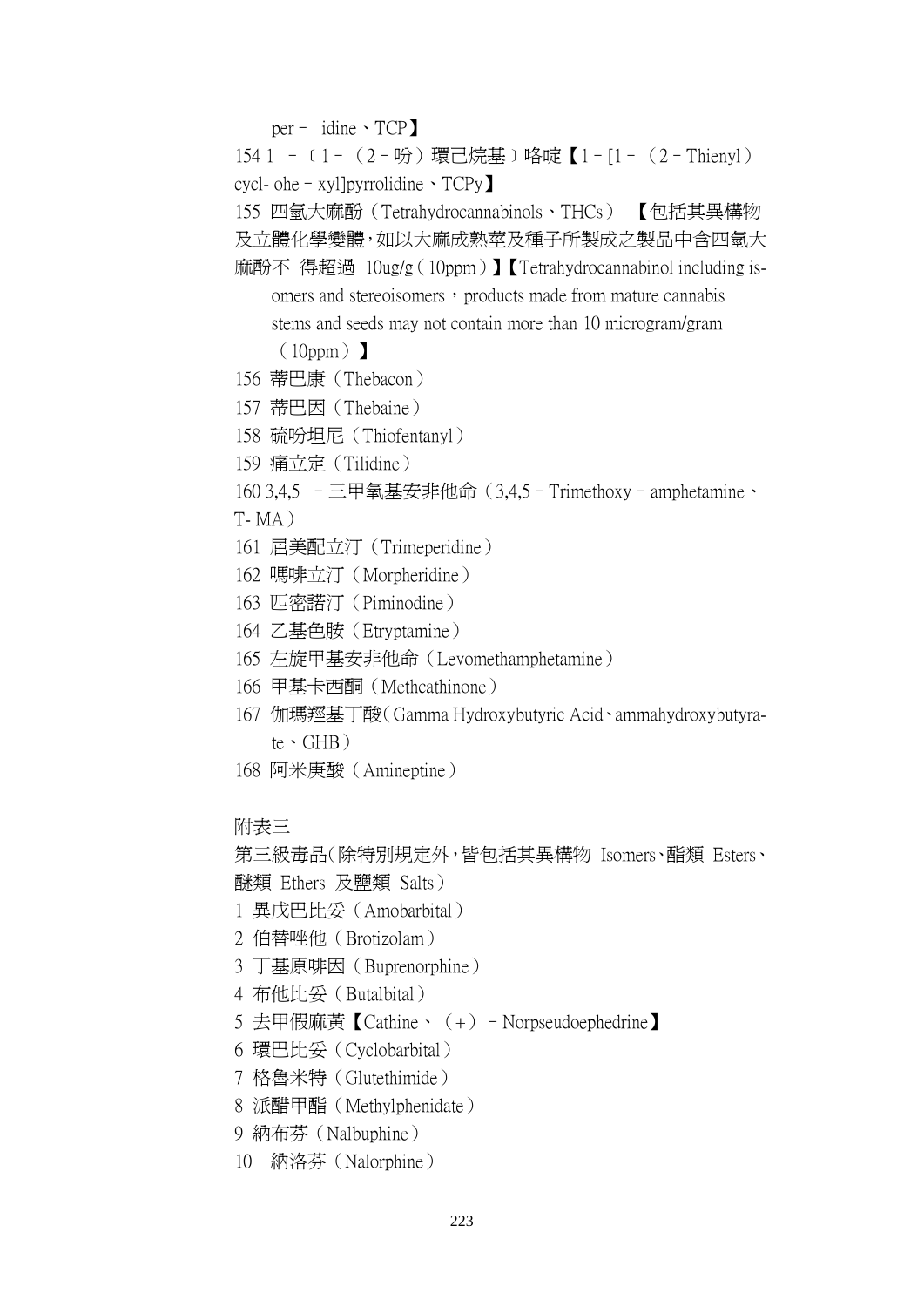- 11 戊巴比妥(Pentobarbital)
- 12 苯甲嗎 (Phenmetrazine)
- 13 西可巴比妥(Secobarbital)
- 14 特拉嗎竇(Tramadol)
- 15 三唑他(三唑倫)(Triazolam)
- 16 可待因(Codeine)製劑含量每 100 毫升(或 100 公克)1.0 公
- 克以上,未滿 5.0 公克【Codeine preparation with a content more than 1.0 gram and less than 5.0 grams of codeine per 100 mi lliliters (or 100 grams)  $\blacksquare$
- 17 氟硝西洋(Flunitrazepam)
- 18 洁 普洛(Zipeprol)
- 19 愷他命(Ketamine)
- 20 二氫可待因(Dihydrocodeine)製劑含量每 100 毫升(或 100

公克)1.0 公克以上,未滿 5.0 公克【Dihydrocodeine preparation with a content more than 1.0 gram and less than 5.0 grams of dihydrocodeine per 100 milliliters (or 100 grams)  $\blacksquare$ 

21 4-溴-2,5-二甲氧基苯基乙基胺(4-Bromo-2,5-dimethoxyphenethyla mine  $\cdot$  2C-B)

22 對一甲氧基甲基安非他命 (Para-methoxymethamphetamine、 PMMA)

- 23 硝甲西泮(硝甲氮平)(Nimetazepam)
- 附表四

第四級毒品(除特別規定外,皆包括其異構物 Isomers、酯類 Esters、 醚類 Ethers 及鹽類 Salts)

- 1 二丙烯基巴比妥(Allobarbital)
- 2 阿普唑他(Alprazolam)
- 3 二乙胺苯丙酮(Amfepramone)
- 4 阿米雷斯(Aminorex)
- 5 巴比妥(Barbital)
- 6 甲苯異丙胺(Benzphetamine)
- 7 溴西泮(溴氮平)(Bromazepam)
- 8 丁巴比妥(Butobarbital)
- 9 卡嗎西泮(卡氮平) (Camazepam)
- 10 氯二氮平(Chlordiazepoxide)
- 11 氯巴占(甲酮氮平)(Clobazam)
- 12 氯硝西泮(可那氮平、氯硝氮平)(Clonazepam)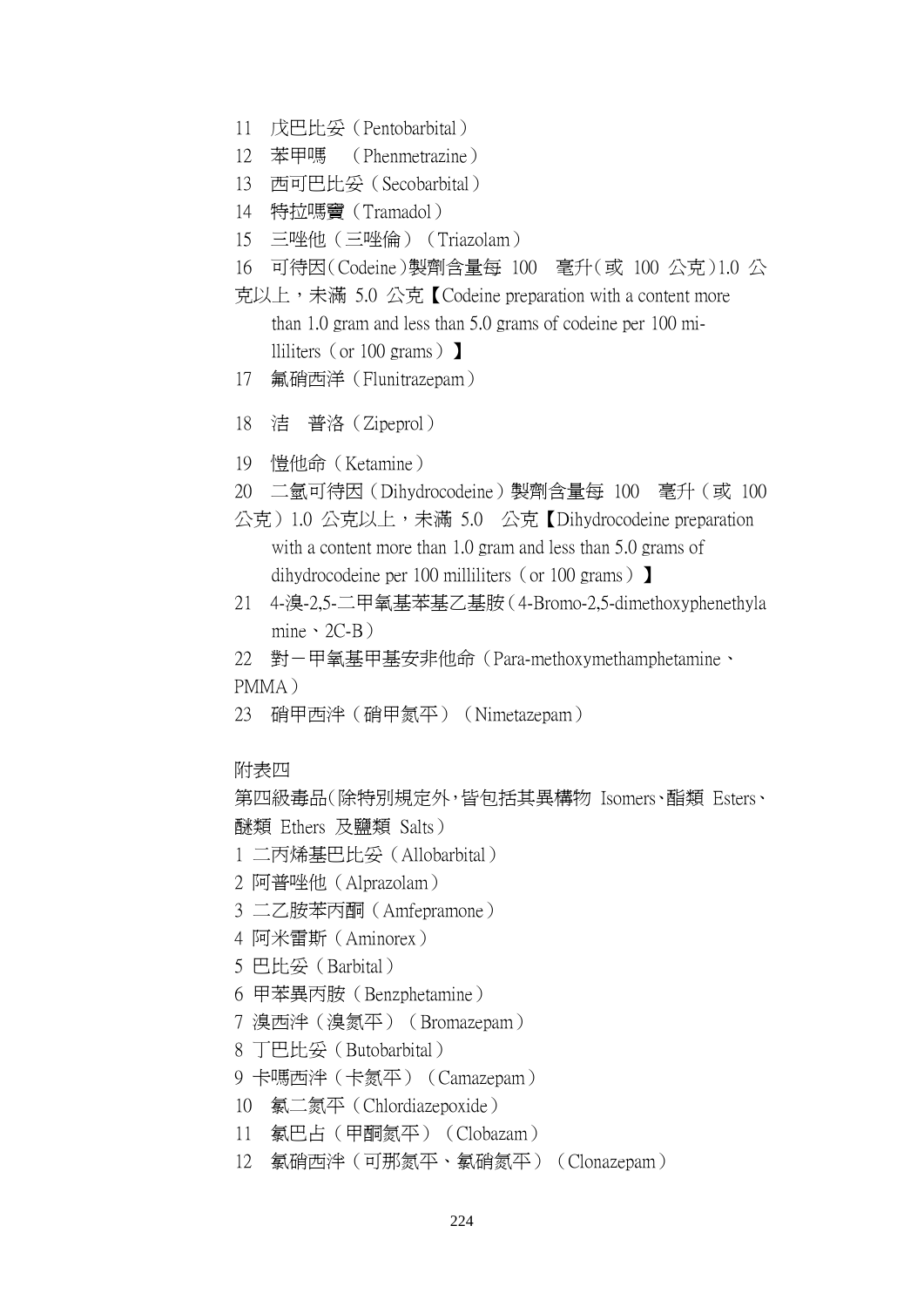```
13 氯拉 酸(氯氮平酸鹽)(Clorazepate)
```
- 14 氯 西泮(氯 氮平)(Clotiazepam)
- 15 氯噁唑他(氯 唑侖)(Cloxazolam)
- 16 可待因(Codeine) 內服液(含糖漿劑)含量每 100 毫升未
- 滿 1.0 公克之醫師處方用藥【Physician prescribes Codeine oral liquid  $(including$ , syrup) with codeine content less than 1.0 gram p er 100 milliliters】
- 17 地洛西泮(地洛氮平)(Delorazepam)
- 18 右旋普帕西芬複方製劑(Dextropropoxyphene Mix ture Preparation)
- 19 安定(二氮平)(Diazepam)
- 20 舒樂安定(伊疊唑侖)(Estazolam)
- 21 乙氯維諾(乙氯烯醇)(Ethchlorvynol)
- 22 炔己蟻胺(環己炔胺)(Ethinamate)
- 23 氟氮平酸酯(Ethyl loflazepate)
- 24 (刪除)
- 25 芬坎法明(苯莰甲胺)(Fencamfamin)
- 26 芬普雷司(氰乙基安非他命)(Fenproporex)
- 27 氟地西泮(氟二氮平)(Fludiazepam)
- 28 氟安定(氟路洛)(Flurazepam)
- 29 哈拉西泮(三氟氮平)(Halazepam)
- 30 鹵噁唑他(鹵 唑侖)(Haloxazolam)
- 31 凱他唑他(酮 唑侖)(Ketazolam)
- 32 勒非他命 (二甲二苯乙胺) (Lefetamine、1 dimethylamino-
- $1,2 -$ dipheny lethane  $\cdot$  SPA)
- 33 氯普唑他(氯 唑侖)(Loprazolam)
- 34 勞拉西泮(樂耐平)(Lorazepam)
- 35 氯甲西泮(甲基樂耐平)(Lormetazepam)
- 36 嗎 (咪唑) (Mazindol)
- 37 美達西泮(美達氮平)(Medazepam)
- 38 美芬雷司(Mefenorex)
- 39 甲丙氨酯(美普巴邁)(Meprobamate)
- 40 美舒卡(Mesocarb)
- 41 甲基苯巴比妥(Methylphenobarbital、Mephobarbital)
- 42 甲乙 啶酮(甲乙 啶酮)(Methyprylon)
- 43 咪達唑他(咪氟唑侖)(Midazolam)
- 44 (刪除)
- 45 硝西泮(耐妥眠)(Nitrazepam)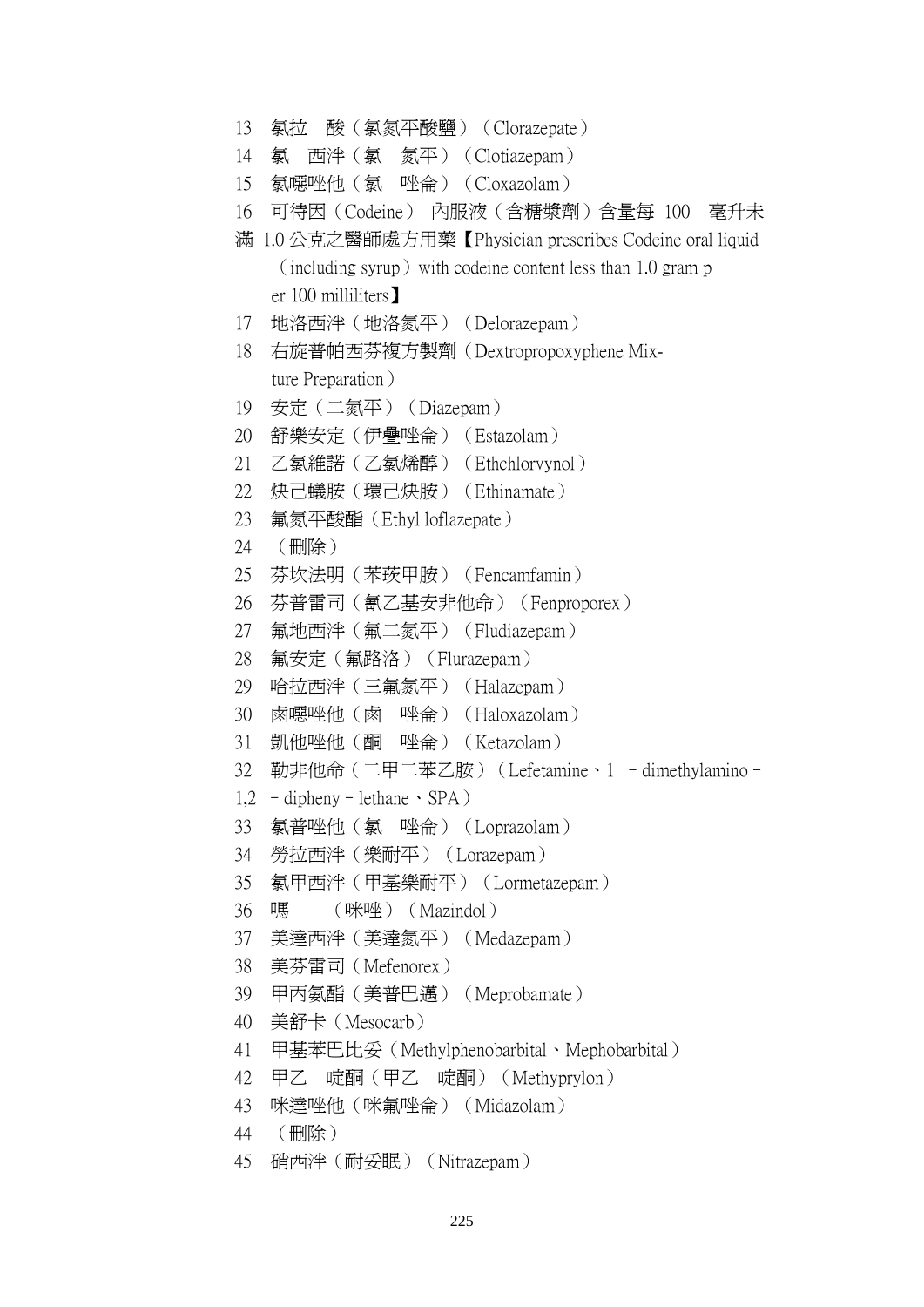- 46 去甲西泮(原氮平)(Nordiazepam)
- 47 鴉片(Opium) 複方製劑含量每 100 毫升(或 100 公克)
- 0.5 公克以上【Opium mixed preparations containing opium more than 0.5 gram per 100 milliliters (or 100 grams)  $\bf{I}$
- 48 去甲羥安定(歐沙氮平、去甲羥氮平)(Oxazepam)
- 49 噁唑他(甲唑侖)(Oxazolam)
- 50 匹嗎 (苯 唑 )(Pemoline)
- 51 苯雙甲嗎 (二苯甲嗎 )(Phendimetrazine)
- 52 苯巴比妥(Phenobarbital)
- 53 甲基苯乙基胺(二甲苯乙胺)(Phentermine)
- 54 匹那西泮(丙炔氮平)(Pinazepam)
- 55 苯甲醇( 苯甲醇)(Pipradrol)
- 56 普拉西泮(環丙氮平)(Prazepam)
- 57 丙已君(普西卓林、甲環乙胺)(Propylhexedrine)
- 58 焦二異丁基酮(焦洛戊酮)(Pyrovalerone)
- 59 仲丁比妥(Secbutabarbital、Butabarbital)
- 60 替馬西泮(羥二氮平、甲羥氮平)(Temazepam)
- 61 四氫西泮(四氫二氮平)(Tetrazepam)
- 62 乙烯比妥(乙烯丁巴比妥)(Vinylbital)
- 63 唑匹可隆(Zopiclone)
- 64 (刪除)
- 65 佐沛眠(Zolpidem)
- 66 二氫可待因內服液(含糖漿劑)含量每 100 毫升未滿 1.0 公
- 克之醫師處方用藥(Physician prescribes Dihydrocodeine oral liqu-

id [including syrup] with dihydrocodeine content less than 1

.0 gram per 100 milliliters)

- 67 莫待芬寧(Modafinil)
- 68 美妥芬諾(Butorphanol)

修正「毒品先驅原料」部分品項

```
毒品先驅原料(除特別規定外,皆包括其異構物 Isomers、酯類
```

```
Esters 、醚類 Ethers 、及鹽類 Salts 並不含其製劑)
```

```
1 麻黃 (Ephedrine)
```
- 2 麥角新(Ergometrine、Ergonovine)
- 3 麥角胺 (Ergotamine)
- 4 麥角酸(Lysergic acid)
- 5 甲基麻黃 (Methylephedrine)
- 6 去甲麻黃(新麻黃)(Phenylpropanolamine、Norephedrine)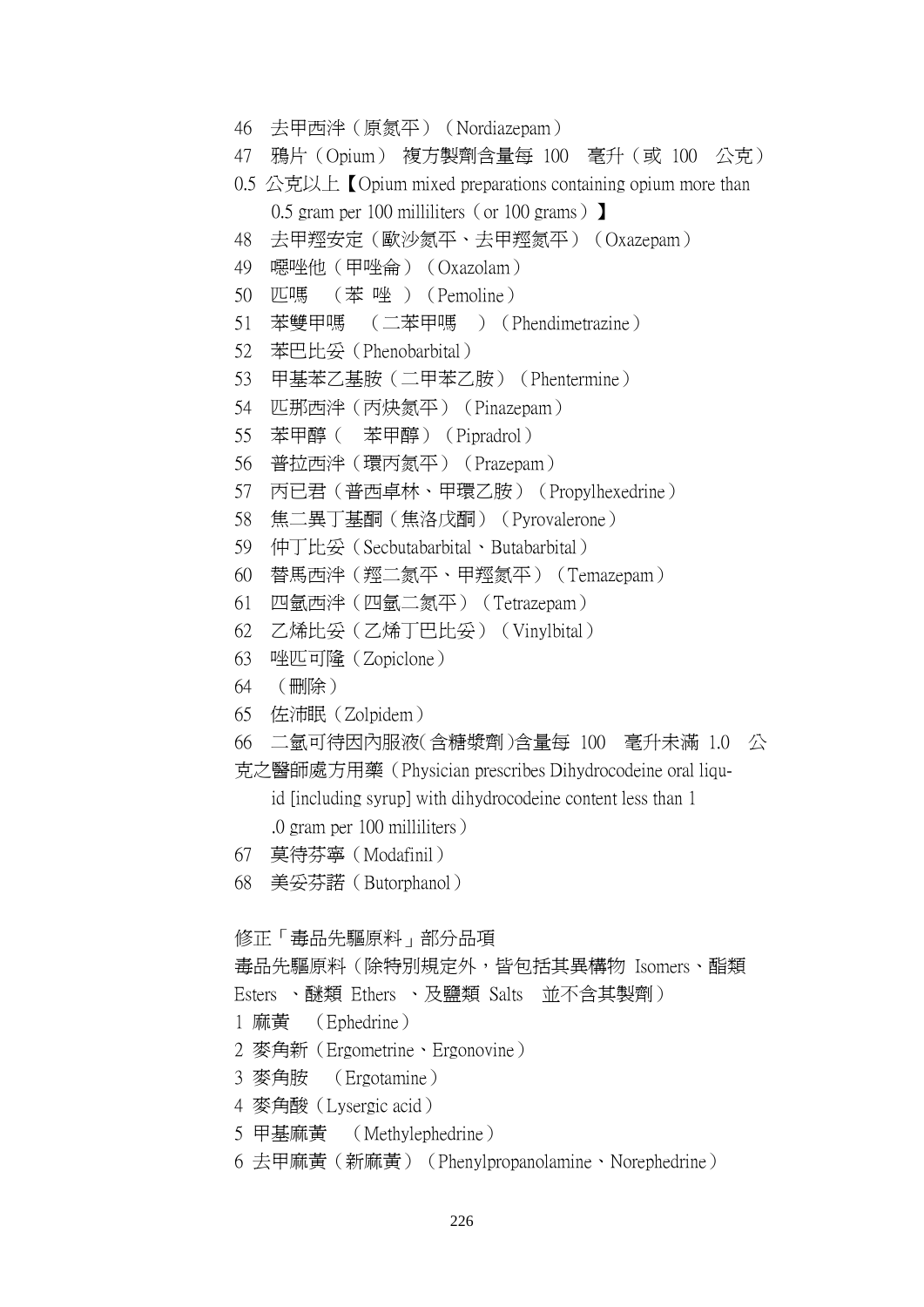7 假麻黃 (Pseudoephedrine)

- 第 3 條 本條例有關法院、檢察官、看守所、監獄之規定,於軍事法院、軍 事檢察官、軍事看守所及軍事監獄之規定亦適用之。
- 第 4 條 製浩、運輸、販賣第一級毒品者,處死刑或無期徒刑;處無期徒刑 者,得併科新臺幣一千萬元以下罰金。 製造、運輸、販賣第二級毒品者,處無期徒刑或七年以上有期徒刑, 得併科新臺幣七百萬元以下罰金。 製造、運輸、販賣第三級毒品者,處五年以上有期徒刑,得併科新 臺幣五百萬元以下罰金。 製浩、渾輸、販賣第四級毒品者,處三年以上十年以下有期徒刑, 得併科新臺幣三百萬元以下罰金。 製造、運輸、販賣專供製造或施用毒品之器具者,處一年以上七年 以下有期徒刑,得併科新臺幣一百萬元以下罰金。 前五項之未遂犯罰之。
- 第 5 條 意圖販賣而持有第一級毒品者,處無期徒刑或十年以上有期徒刑, 得併科新臺幣七百萬元以下罰金。 意圖販賣而持有第二級毒品者,處五年以上有期徒刑,得併科新臺 幣五百萬元以下罰金。 意圖販賣而持有第三級毒品者,處三年以上十年以下有期徒刑,得 併科新臺幣三百萬元以下罰金。 意圖販賣而持有第四級毒品或專供製造、施用毒品之器具者,處一 年以上七年以下有期徒刑,得併科新臺幣一百萬元以下罰金。
- 第 6 條 以強暴、脅泊、欺瞞或其他非法之方法使人施用第一級毒品者,處 死刑、無期徒刑或十年以上有期徒刑;處無期徒刑或十年以上有期 徒刑者,得併科新臺幣一千萬元以下罰金。 以前項方法使人施用第二級毒品者,處無期徒刑或七年以上有期徒 刑,得併科新臺幣七百萬元以下罰金。 以第一項方法使人施用第三級毒品者,處五年以上有期徒刑,得併 科新臺幣五百萬元以下罰金。 以第一項方法使人施用第四級毒品者,處三年以上十年以下有期徒 刑,得併科新臺幣三百萬元以下罰金。 前四項之未遂犯罰之。
- 第 7 條 引誘他人施用第一級毒品者,處三年以上十年以下有期徒刑,得併 科新臺幣三百萬元以下罰金。 引誘他人施用第二級毒品者,處一年以上七年以下有期徒刑,得併 科新臺幣一百萬元以下罰金。 引誘他人施用第三級毒品者,處六月以上五年以下有期徒刑,得併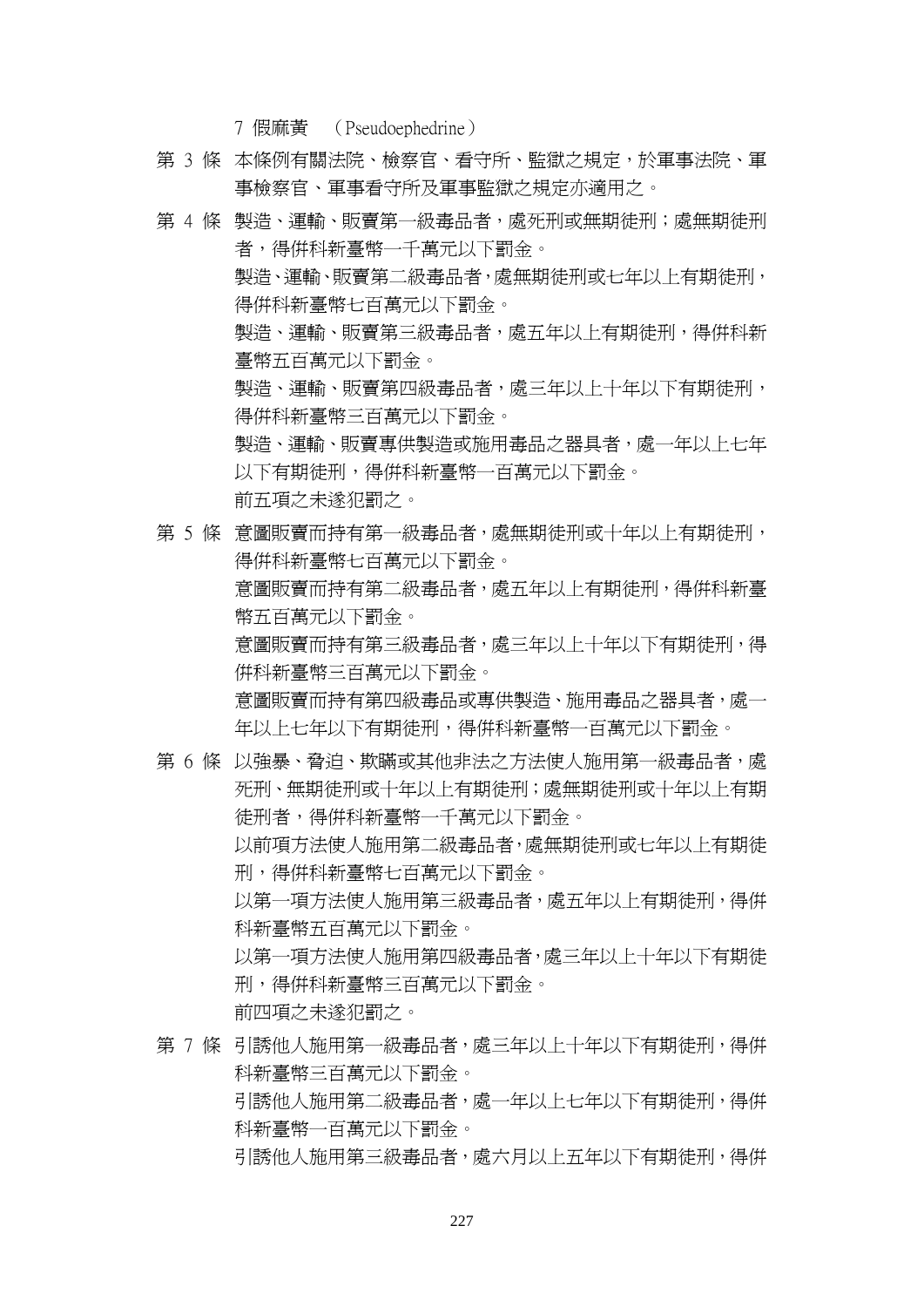科新臺幣七十萬元以下罰金。

引誘他人施用第四級毒品者,處三年以下有期徒刑,得併科新臺幣 五十萬元以下罰金。

前四項之未遂犯罰之。

- 第 8 條 轉讓第一級毒品者,處一年以上七年以下有期徒刑,得併科新臺幣 一百萬元以下罰金。 轉讓第二級毒品者,處六月以上五年以下有期徒刑,得併科新臺幣
	- 七十萬元以下罰金。
	- 轉讓第三級毒品者,處三年以下有期徒刑,得併科新臺幣三十萬元 以下罰金。
	- 轉讓第四級毒品者,處一年以下有期徒刑,得併科新臺幣十萬元以 下罰金。

前四項之未遂犯罰之。

轉讓毒品達一定數量者,加重其刑至二分之一,其標準由行政院定 之。

- 第 9 條 成年人對未成年人犯前三條之罪者,依各該條項規定加重其刑至二 分之一。
- 第 10 條 施用第一級毒品者,處六月以上五年以下有期徒刑。 施用第二級毒品者,處三年以下有期徒刑。
- 第 11 條 持有第一級毒品者,處三年以下有期徒刑、拘役或新臺幣五萬元以 下罰金。 持有第二級毒品者,處二年以下有期徒刑、拘役或新臺幣三萬元以
	- 下罰金。 持有專供製造或施用第一、二級毒品之器具者,處一年以下有期徒 刑、拘役或新臺幣一萬元以下罰金。
	- 持有毒品達一定數量者,加重其刑至二分之一,其標準由行政院定 之。
- 第 11-1 第三、四級毒品及製造或施用毒品之器具,無正當理由,不得擅自 條 持有。
- 第 12 條 意圖供製浩毒品之用,而栽種罌粟或古柯者,處無期徒刑或七年以 上有期徒刑,得併科新臺幣七百萬元以下罰金。 意圖供製造毒品之用,而栽種大麻者,處五年以上有期徒刑,得併 科新臺幣五百萬元以下罰金。 前二項之未遂犯罰之。
- 第 13 條 意圖供栽種之用,而運輸或販賣罌粟種子或古柯種子者,處五年以 下有期徒刑,得併科新臺幣五十萬元以下罰金。 意圖供栽種之用,而運輸或販賣大麻種子者,處二年以下有期徒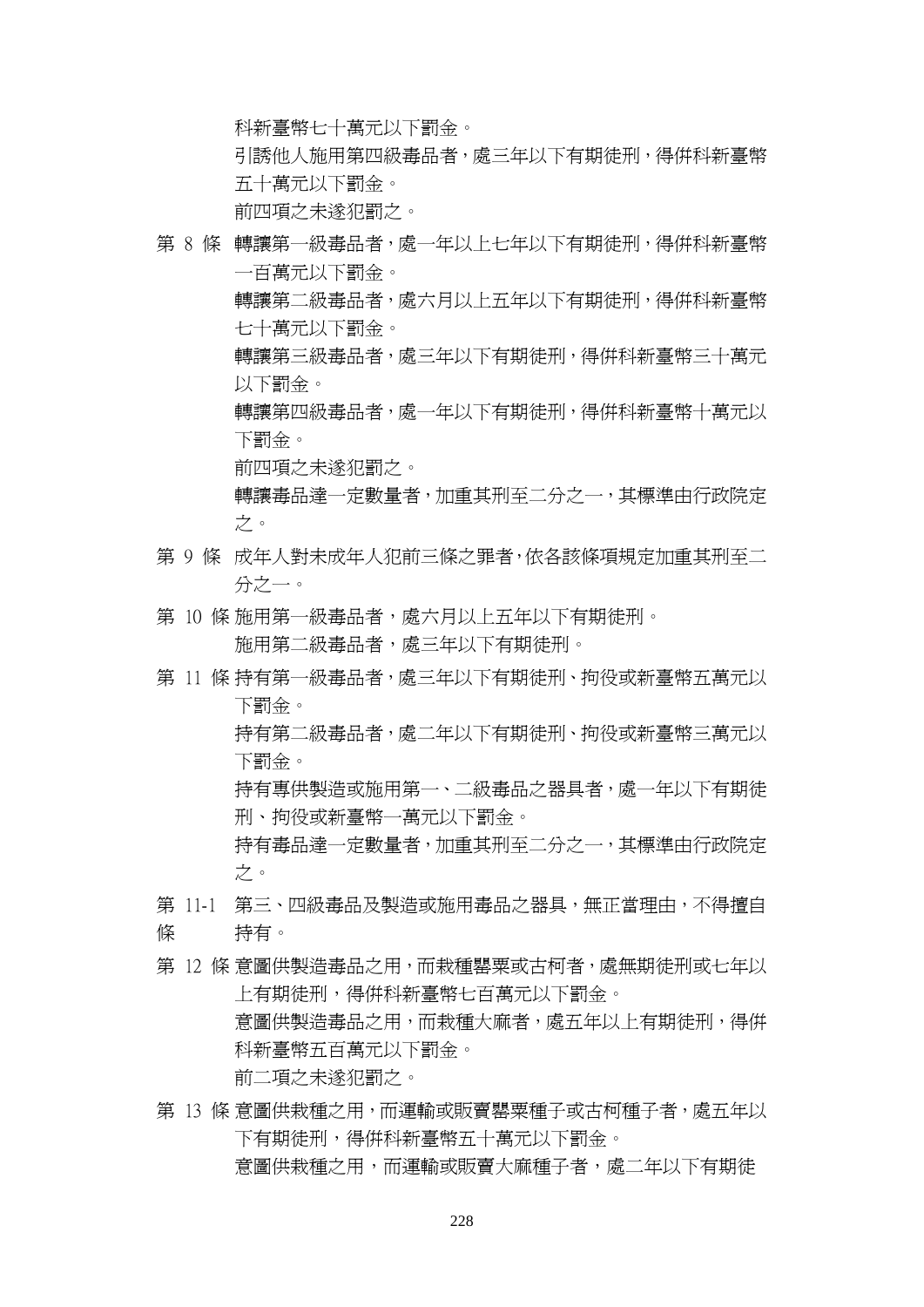刑,得併科新臺幣二十萬元以下罰金。

第 14 條 意圖販賣而持有或轉讓罌粟種子、古柯種子者,處三年以下有期徒 刑。

意圖販賣而持有或轉讓大麻種子者,處二年以下有期徒刑。

持有罌粟種子、古柯種子者,處二年以下有期徒刑、拘役或新臺幣 三萬元以下罰金。

持有大麻種子者,處一年以下有期徒刑、拘役或新臺幣一萬元以下 罰金。

- 第 15 條 公務員假借職務上之權力、機會或方法犯第四條第二項或第六條第 一項之罪者,處死刑或無期徒刑;處無期徒刑者,得併科新臺幣一 千萬元以下罰金。犯第四條第三項至第五項、第五條、第六條第二 項至第四項、第七條第一項至第四項、第八條第一項至第四項、第 九條至第十四條之罪者,依各該條項規定加重其刑至二分之一。 公務員明知他人犯第四條至第十四條之罪而予以庇護者,處一年以 上七年以下有期徒刑。
- 第 16 條 (刪除)
- 第 17 條 犯第四條第一項至第四項、第五條第一項至第四項前段、第六條第 一項至第四項、第七條第一項至第四項、第八條第一項至第四項、 第十條或第十一條第一項、第二項之罪,供出毒品來源,因而破獲 者,得減輕其刑。
- 第 18 條 杳獲之第一、二級毒品及專供製造或施用第一、二級毒品之器具, 不問屬於犯人與否,均沒收銷燬之;查獲之第三、四級毒品及製造 或施用毒品之器具,無正當理由而擅自持有者,均沒入銷燬之。但 合於醫藥、研究或訓練之用者,得不予銷燬。 前項合於醫藥、研究或訓練用毒品或器具之管理辦法,由法務部會 同行政院衛生署定之。
- 第 19 條 犯第四條至第九條、第十二條、第十三條或第十四條第一項、第二 項之罪者,其供犯罪所用或因犯罪所得之財物,均沒收之,如全部 或一部不能沒收時,追徵其價額或以其財產抵償之。 為保全前項價額之追徵或以財產抵償,得於必要範圍內扣押其財

產。

犯第四條之罪所使用之水、陸、空交通工具沒收之。

第 20 條 犯第十條之罪者,檢察官應聲請法院裁定,或少年法院 (地方法院 少年法庭) 應先裁定,令被告或少年入勒戒處所觀察、勒戒,其期 間不得逾二月。

> 觀察、勒戒後,檢察官或少年法院 (地方法院少年法庭) 依據勒戒 處所之陳報,認受觀察、勒戒人無繼續施用毒品傾向者,應即釋放,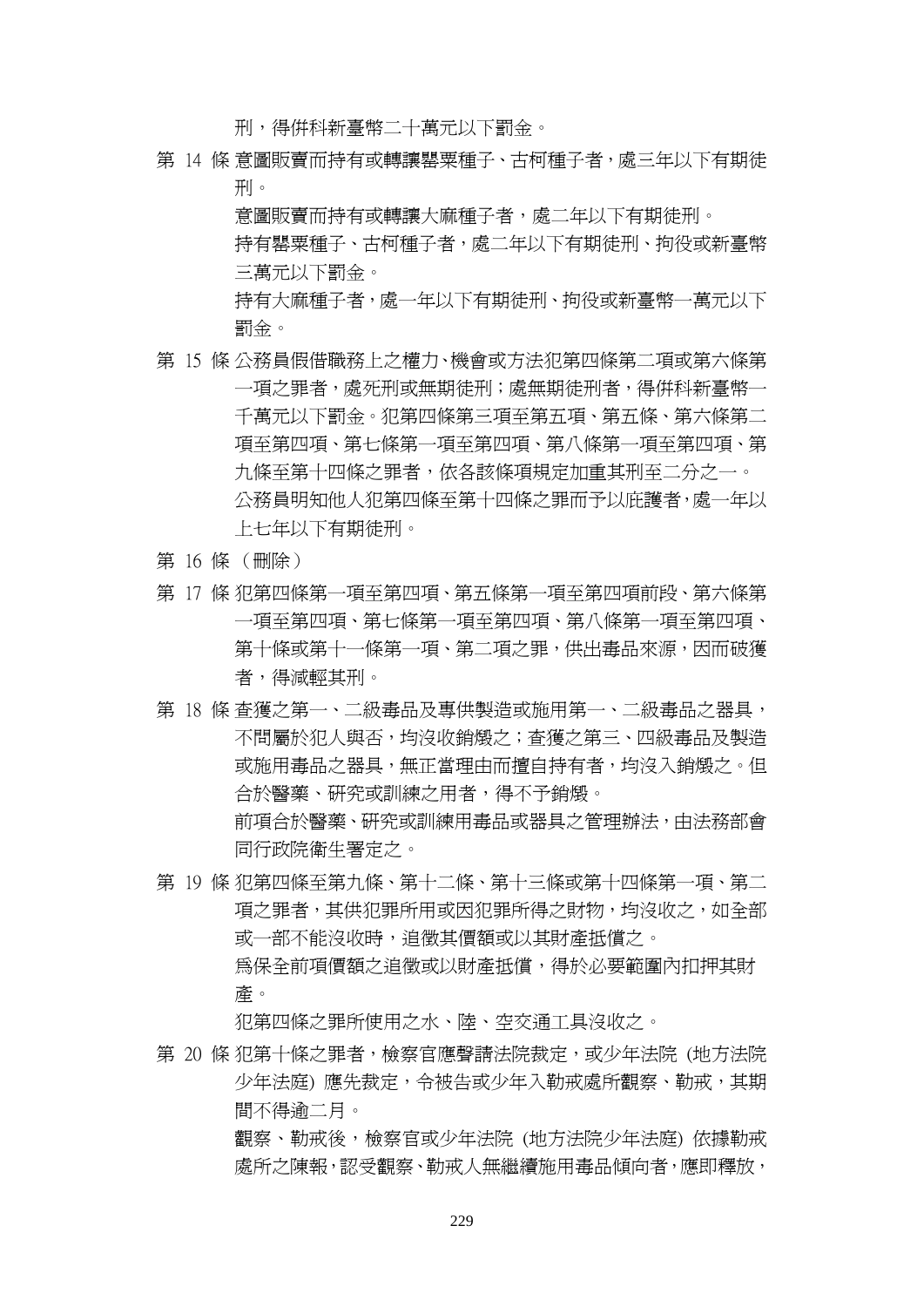並為不起訴之處分或不付審理之裁定;認受觀察、勒戒人有繼續施 用毒品傾向者,檢察官應聲請法院裁定或由少年法院 (地方法院少 年法庭) 裁定令入戒治處所強制戒治,其期間為六個月以上,至無 繼續強制戒治之必要為止。但最長不得逾一年。 依前項規定為觀察、勒戒或強制戒治執行完畢釋放後,五年後再犯 第十條之罪者,適用本條前二項之規定。

第 20-1 觀察、勒戒及強制戒治之裁定確定後,有下列情形之一,認爲應不

條

施以觀察、勒戒或強制戒治者,受觀察、勒戒或強制戒治處分之人, 或其法定代理人、配偶,或檢察官得以書狀敘述理由,聲請原裁定 確定法院重新審理:

一 適用法規顯有錯誤,並足以影響裁定之結果者。

二 原裁定所憑之證物已證明為偽造或變造者。

三 原裁定所憑之證言、鑑定或通譯已證明其為虛偽者。

四 參與原裁定之法官,或參與聲請之檢察官,因該案件犯職務上 之罪,已經證明者。

五 因發現確實之新證據足認受觀察、勒戒或強制戒治處分之人, 應不施以觀察、勒戒或強制戒治者。

六 受觀察、勒戒或強制戒治處分之人,已證明其係被誣告者。 聲請重新審理,應於裁定確定後三十日內提起。但聲請之事由,知 悉在後者,自知悉之日起算。

聲請重新審理,無停止觀察、勒戒或強制戒治執行之效力。但原裁 定確定法院認為有停止執行之必要者,得依職權或依聲請人之聲 請,停止執行之。

法院認為無重新審理之理由,或程序不合法者,應以裁定駁回之; 認爲有理由者,應重新審理,更爲裁定。法院認爲無理由裁定駁回 聲請者,不得更以同一原因,聲請重新審理。

重新審理之聲請,於裁定前得撤回之。撤回重新審理之人,不得更 以同一原因,聲請重新審理。

- 第 21 條 犯第十條之罪者,於犯罪未發覺前,自動向行政院衛生署指定之醫 療機構請求治療,醫療機構免將請求治療者送法院或檢察機關。 依前項規定治療中經查獲之被告或少年,應由檢察官為不起訴之處 分或由少年法院 (地方法院少年法庭) 為不付審理之裁定。但以一 次為限。
- 第 22 條 (刪除)
- 第 23 條 依第二十條第二項強制戒治期滿,應即釋放,由檢察官為不起訴之 處分或少年法院 (地方法院少年法庭) 為不付審理之裁定。 觀察、勒戒或強制戒治執行完畢釋放後,五年內再犯第十條之罪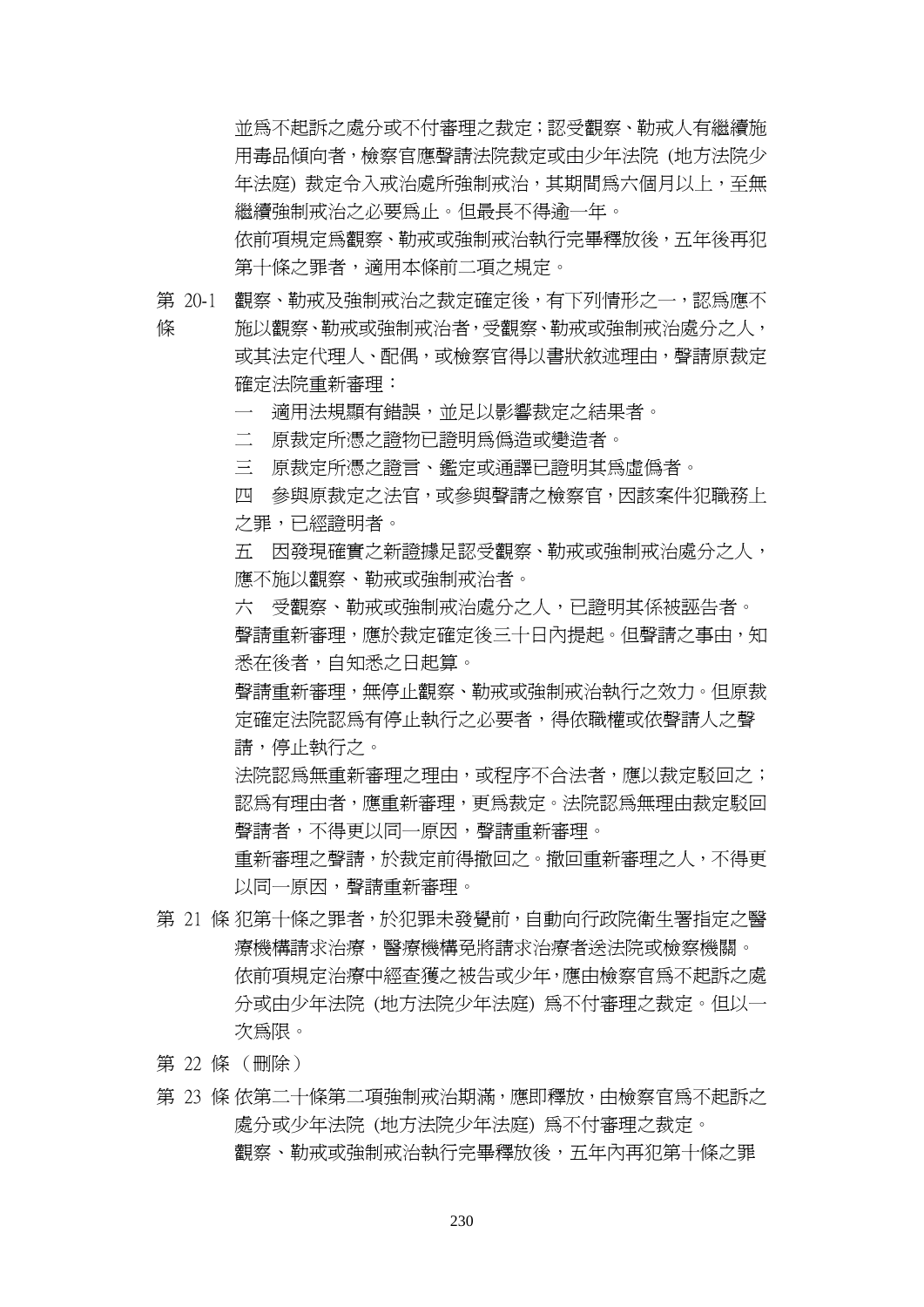者,檢察官或少年法院 (地方法院少年法庭) 應依法追訴或裁定交 付審理。

第 23-1 被告因拘提或逮捕到場者,檢察官依第二十條第一項規定聲請法院

條 裁定觀察、勒戒,應自拘提或逮捕之時起二十四小時內為之,並將 被告移送該管法院訊問;被告因傳喚、自首或自行到場,經檢察官 予以逮捕者,亦同。

刑事訴訟法第九十三條之一之規定,於前項情形準用之。

- 第 23-2 少年經裁定觀察、勒戒或強制戒治者,不適用少年事件處理法第四
- 條 十五條第二項規定。
	- 少年法院 (地方法院少年法庭) 依第二十條第二項、第二十三條第 一項規定為不付審理之裁定,或依第三十五條第一項第四款規定為 不付保護處分之裁定者,得並為下列處分:
		- 一 轉介少年福利或教養機構為適當之輔導。
		- 二 交付少年之法定代理人或現在保護少年之人嚴加管教。
		- 三 告誡。

前項處分,均交由少年調查官執行之。

- 第 24 條 (刪除)
- 第 24-1 觀察、勒戒或強制戒治處分於受處分人施用毒品罪之追訴權消滅
- 條 時,不得執行。
- 第 25 條 犯第十條之罪而付保護管束者,於保護管束期間,警察機關或執行 保護管束者應定期或於其有事實可疑為施用毒品時,通知其於指定 之時間到場採驗尿液,無正當理由不到場或到場而拒絕採驗者,得 報請檢察官或少年法院 (地方法院少年法庭) 許可,強制採驗。 依第二十條第二項前段、第二十一條第二項、第二十三條第一項規 定為不起訴之處分或不付審理之裁定,或依第三十五條第一項第四 款規定為免刑之判決或不付保護處分之裁定,或犯第十條之罪經執 行刑罰或保護處分完畢後二年內,警察機關得適用前項之規定採驗 尿液。

前二項人員採驗尿液實施辦法,由行政院定之。

- 第 26 條 犯第十條之罪者,於送觀察、勒戒或強制戒治期間,其所犯他罪之 行刑權時效,停止進行。
- 第 27 條 勒戒處所,由法務部、國防部於 (軍事) 看守所、少年觀護所或所 屬醫院內附設,或委託行政院國軍退除役官兵輔導委員會、行政院 衛生署、直轄市或縣 (市) 政府指定之醫院內附設。 受觀察、勒戒人另因他案依法應予羈押、留置或收容者,其觀察、 勒戒應於 (軍事) 看守所或少年觀護所附設之勒戒處所執行。 (軍事) 看守所或少年觀護所附設之勒戒處所,由國防部、行政院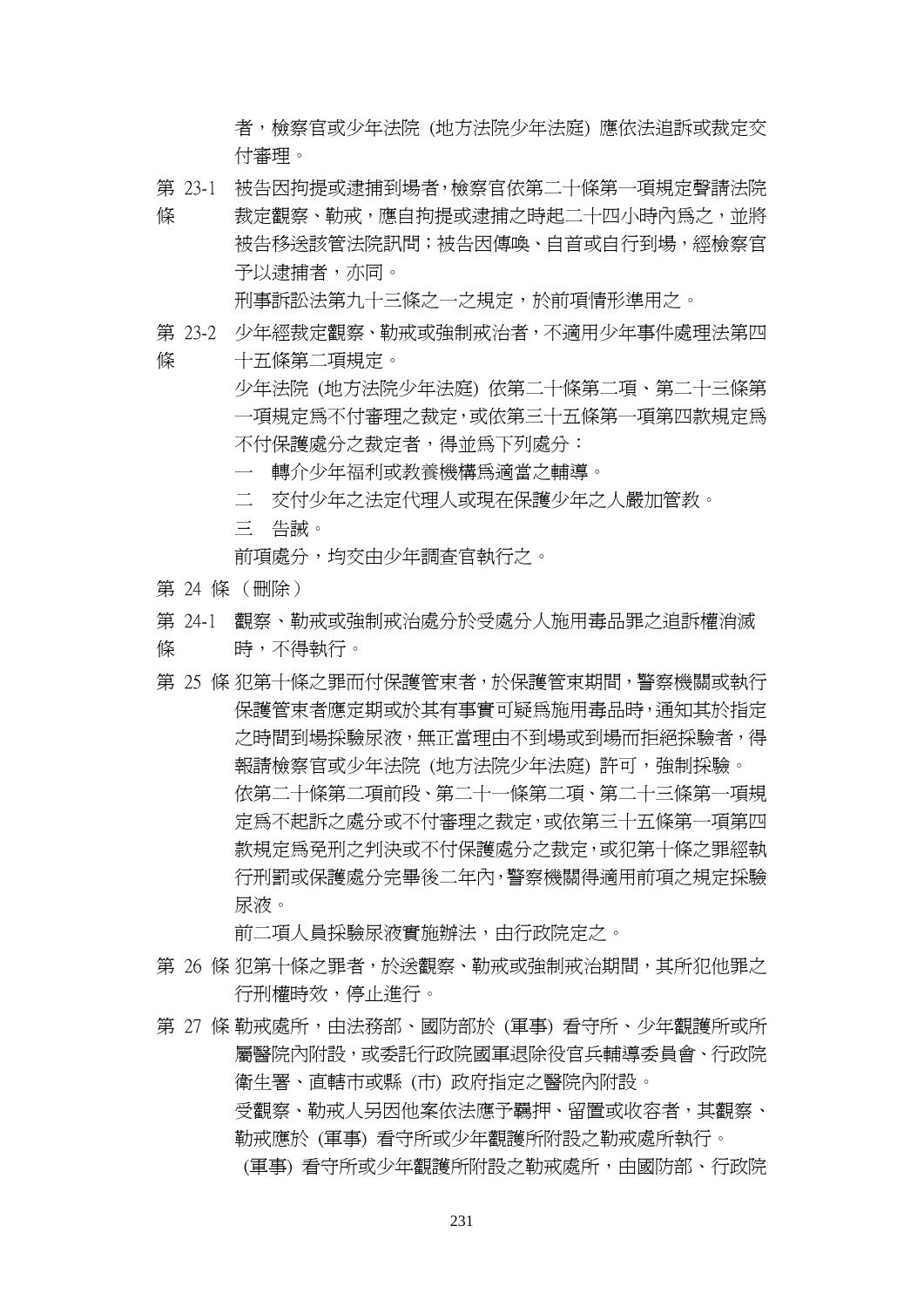國軍退除役官兵輔導委員會、行政院衛生署或直轄市或縣 (市) 政 府指定之醫療機構負責其醫療業務。

第一項受委託醫院附設之勒戒處所,其戒護業務由法務部及國防部 負責,所需相關戒護及醫療經費,由法務部及國防部編列預算支應。 第一項之委託辦法,由法務部會同國防部、行政院國軍退除役官兵 輔導委員會、行政院衛生署定之。

- 第 28 條 戒治處所,由法務部及國防部設立。未設立前,得先於 (軍事) 監 獄或少年矯正機構內設立,並由國防部、行政院衛生署、行政院國 軍退除役官兵輔導委員會、直轄市或縣 (市) 政府指定之醫療機構 負責其醫療業務。其所需員額及經費,由法務部及國防部編列預算 支應。戒治處所之組織,另以法律定之。
- 第 29 條 觀察、勒戒及強制戒治之執行,另以法律定之。
- 第 30 條 觀察、勒戒及強制戒治之費用,由勒戒處所及戒治處所填發繳費通 知單向受觀察、勒戒或強制戒治處分人或上開受處分少年之扶養義 務人收取並解繳國庫。但自首或貧困無力負擔者,得免予繳納。 前項費用經限期繳納,屆期未繳納者,由勒戒處所及戒治處所,依 法移送強制執行。
- 第 30-1 受觀察、勒戒或強制戒治處分人其原受觀察、勒戒或強制戒治處分
- 條 之裁定經撤銷確定者,得請求返還原已繳納之觀察、勒戒或強制戒 治費用;尚未繳納者,不予以繳納。 受觀察、勒戒或強制戒治處分人其原受觀察、勒戒或強制戒治處分 之裁定經撤銷確定者,其觀察、勒戒或強制戒治處分之執行,得準 用冤獄賠償法之規定請求賠償。
- 第 31 條 經濟部為防制先驅化學品之工業原料流供製造毒品,得命廠商申報 該項工業原料之種類及輸出入、生產、銷售、使用、貯存之流程、 數量,並得檢查其簿冊及場所;廠商不得規避、妨礙或拒絕。 前項工業原料之種類及申報、檢查辦法,由經濟部定之。 違反第一項之規定不為申報者,處新臺幣三萬元以上三十萬元以下 罰鍰,並通知限期補報,屆期仍未補報者,按日連續處罰。 規避、妨礙或拒絕第一項之檢查者,處新臺幣三萬元以上三十萬元 以下罰鍰,並得按次處罰及強制檢查。 依前二項所處之罰鍰,經限期繳納,屆期未繳納者,依法移送強制 執行。
- 第 32 條 防制毒品危害有功人員或檢舉人,應予獎勵,防制不力者,應予懲 處;其獎懲辦法,由行政院定之。
- 第 32-1 爲偵辦跨國性毒品犯罪,檢察官或刑事訴訟法第二百二十九條之司 條 法警察官,得由其檢察長或其最上級機關首長向最高法院檢察署提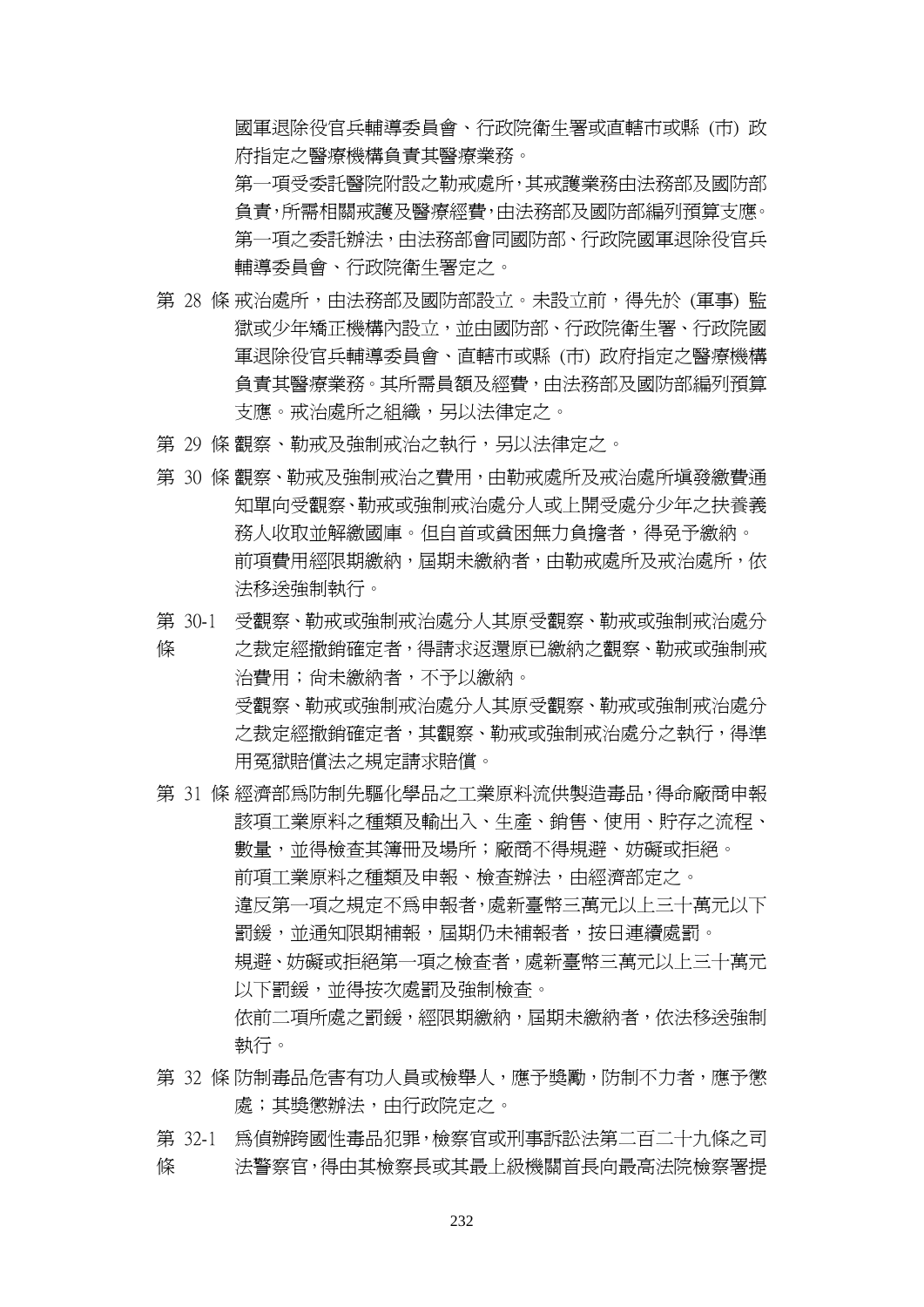出偵查計畫書,並檢附相關文件資料,經最高法院檢察署檢察總長 核可後,核發偵杳指揮書,由入、出境管制相關機關許可毒品及人 員入、出境。

前項毒品、人員及其相關人、貨之入、出境之協調管制作業辦法, 由行政院定之。

- 第 32-2 前條之偵查計畫書,應記載下列事項:
	- 一 犯罪嫌疑人或被告之年籍資料。
		- 二 所犯罪名。

條

條

- 三 所涉犯罪事實。
- 四 使用控制下交付調查犯罪之必要性。
- 五 毒品數量及起迄處所。
- 六 毒品及犯罪嫌疑人入境航次、時間及方式。
- 七 毒品及犯罪嫌疑人入境後,防制毒品散逸及犯罪嫌疑人逃逸之 監督作為。
- 八 偵查犯罪所需期間、方法及其他作為。
- 九 國際合作情形。
- 第 33 條 為防制毒品氾濫,主管機關對於所屬或監督之特定人員於必要時, 得要求其接受採驗尿液,受要求之人不得拒絕;拒絕接受採驗者, 並得拘束其身體行之。

前項特定人員之範圍及採驗尿液實施辦法,由行政院定之。

- 第 33-1 尿液之檢驗,應由下列機關 (構) 爲之:
	- 一 行政院衛生署認可之檢驗及醫療機構。
		- 二 行政院衛生署指定之衛生機關。
		- 三 法務部調查局、內政部警政署刑事警察局、憲兵司令部或其他 政府機關依法設置之檢驗機關 (構) 。

前項第一款檢驗及醫療機構之認可標準、認可與認可之撤銷或廢止 及管理等事項之辦法;第二款、第三款檢驗機關 (構) 之檢驗設置 標準,由行政院衛生署定之。

第一項各類機關 (構) 尿液檢驗作業程序,由行政院衛生署定之。

- 第 34 條 本條例施行細則,由法務部會同內政部、行政院衛生署擬訂,報請 行政院核定之。
- 第 35 條 於中華民國九十二年六月六日本條例修正施行前繫屬之施用毒品 案件,於修正施行後,適用修正後之規定,並依下列方式處理:

一 觀察、勒戒及強制戒治中之案件,適用修正後觀察、勒戒及強 制戒治之規定。

二 偵查中之案件,由檢察官依修正後規定處理之。

三 審判中之案件,由法院或少年法院 (地方法院少年法庭) 依修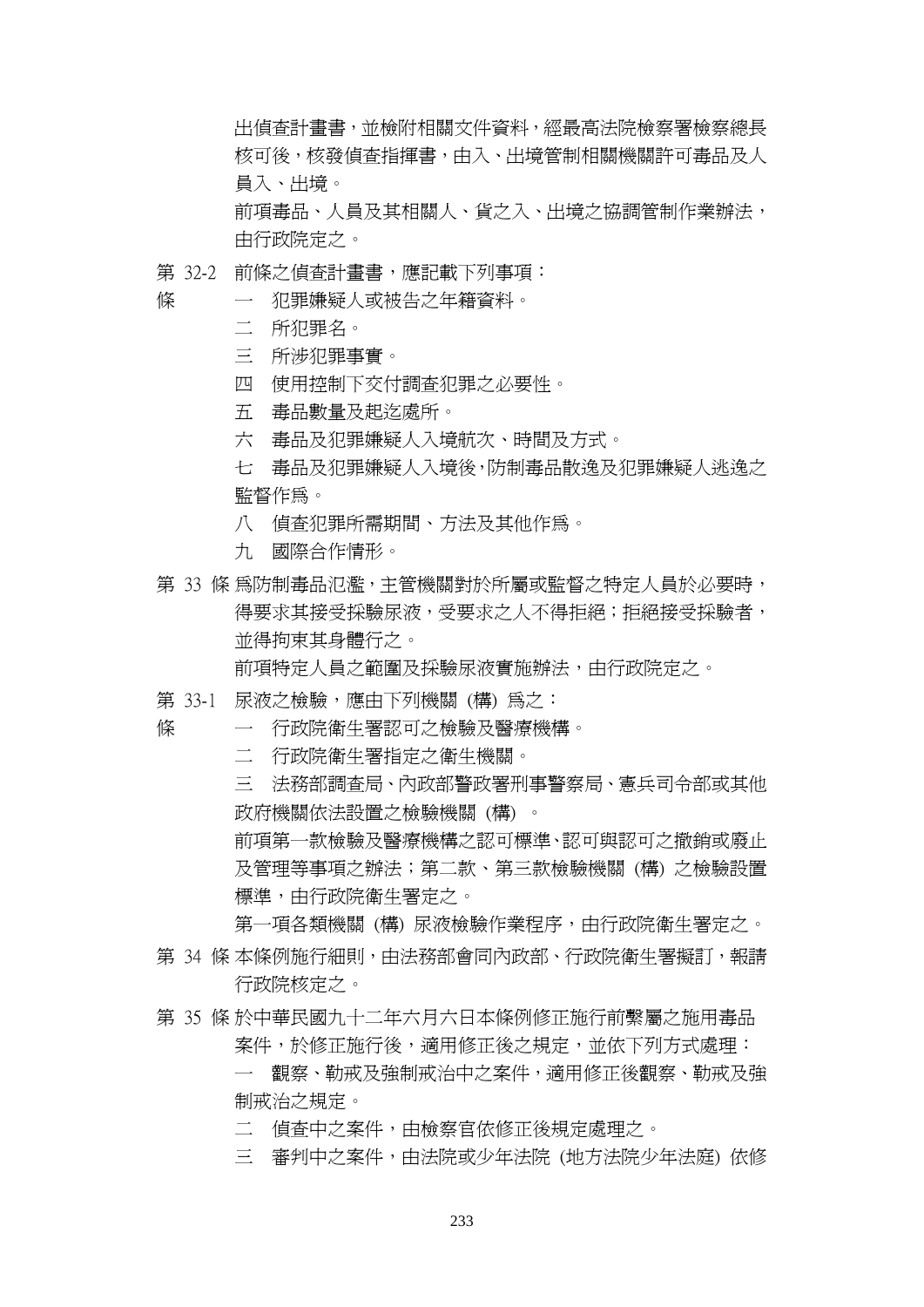正後規定處理之。

四 審判中之案件,依修正後之規定應為不起訴之處分或不付審理 之裁定者,法院或少年法院 (地方法院少年法庭) 應為免刑之判決 或不付保護處分之裁定。

前項情形,依修正前之規定有利於行為人者,適用最有利於行為人 之法律。

第 36 條 本條例自公布後六個月施行。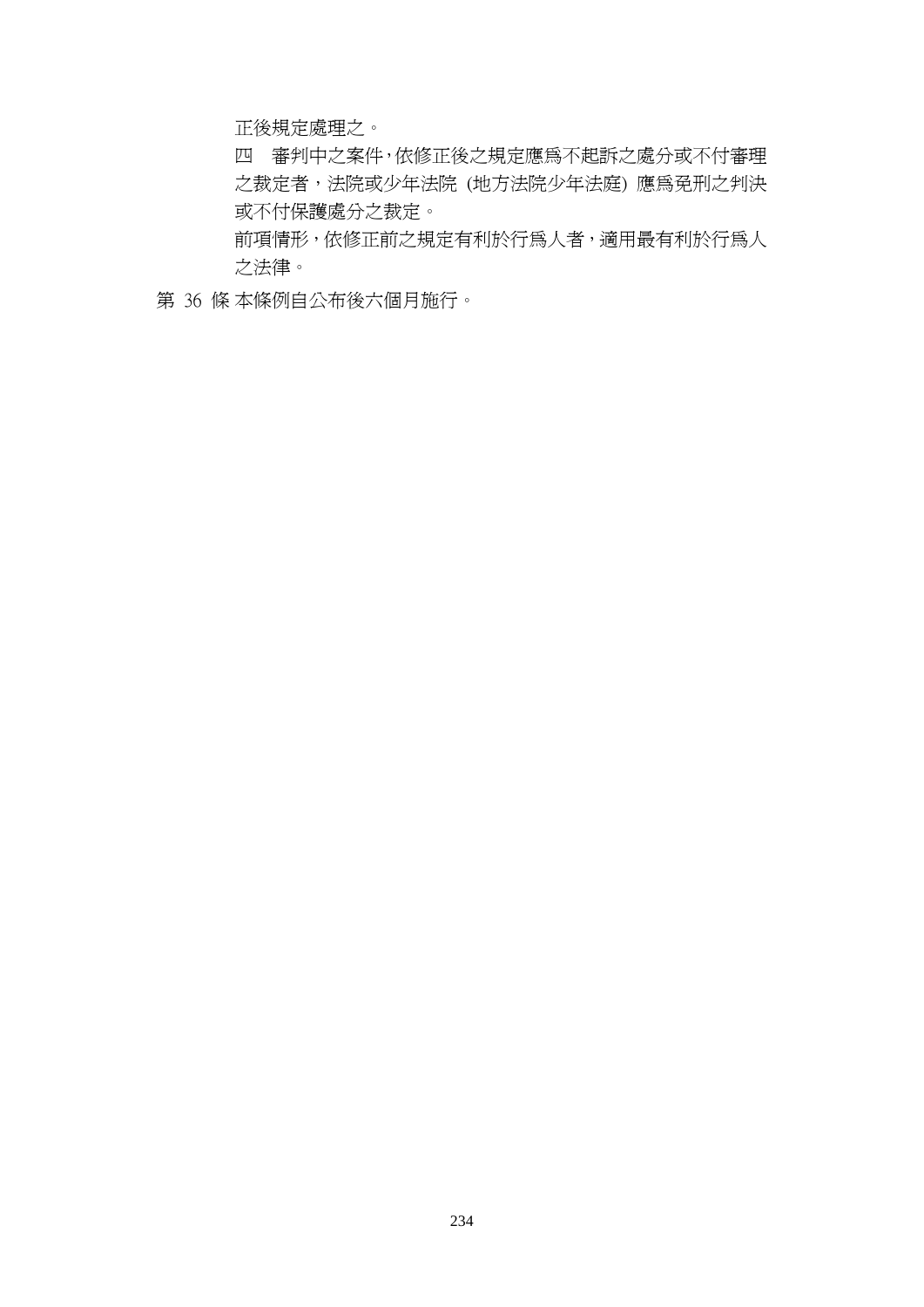# 附錄二 中華人民共和國禁毒法(全文)

# 中華人民共和國主席令

## 第 七十九 號

 《中華人民共和國禁毒法》已由中華人民共和國第十屆全國人民代表大會常 務委員會第三十一次會議於 2007年12月 29日通過,現予公佈,自 2008年6月 1 日起施行。

中華人民共和國主席 胡錦濤

2007 年 12 月 29 日

# 中華人民共和國禁毒法

(2007 年 12 月 29 日第十屆全國人民代表大會常務委員會第三十一次會議通過)

目 錄

- 第一章 總 則
- 第二章 禁毒宣傳教育
- 第三章 毒品管制
- 第四章 戒毒措施
- 第五章 禁毒國際合作
- 第六章 法律責任
- 第七章 附 則

#### 第一章 總 即

第一條 為了預防和懲治毒品違法犯罪行為,保護公民身心健康,維護社會 秩序,制定本法。

第二條 本法所稱毒品,是指鴉片、海洛因、甲基苯丙胺(安非他命)、嗎 啡、大麻、可卡因,以及國家規定管制的其他能夠使人形成癮癖的麻醉藥品和精 神藥品。

根據醫療、教學、科研的需要,依法可以生產、經營、使用、儲存、運輸麻 醉藥品和精神藥品。

第三條 禁毒是全社會的共同責任。國家機關、社會團體、企業事業單位以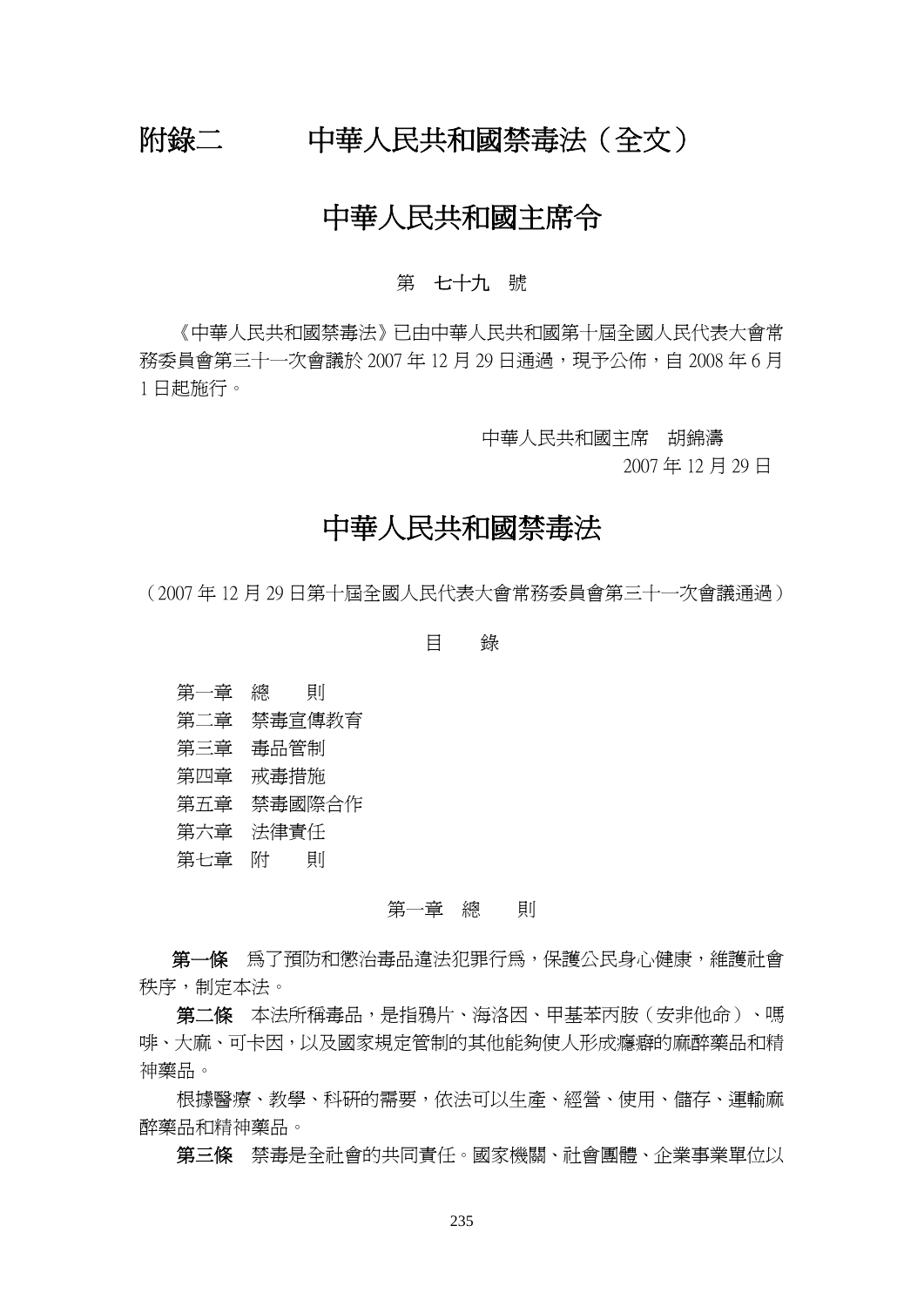及其他組織和公民,應當依照本法和有關法律的規定,履行禁毒職責或者義務。

 第四條 禁毒工作實行預防為主,綜合治理,禁種、禁制、禁販、禁吸並舉 的方針。

禁毒工作實行政府統一領導,有關部門各負其責,社會廣泛參與的工作機制。

第五條 國務院設立國家禁毒委員會,負責組織、協調、指導全國的禁毒工 作。

 縣級以上地方各級人民政府根據禁毒工作的需要,可以設立禁毒委員會,負 責組織、協調、指導本行政區域內的禁毒工作。

第六條 縣級以上各級人民政府應當將禁毒工作納入國民經濟和社會發展 規劃,並將禁毒經費列入本級財政預算。

第七條 國家鼓勵對禁毒工作的社會捐贈,並依法給予稅收優惠。

 第八條 國家鼓勵開展禁毒科學技術研究,推廣先進的緝毒技術、裝備和戒 毒方法。

 第九條 國家鼓勵公民舉報毒品違法犯罪行為。各級人民政府和有關部門應 當對舉報人予以保護,對舉報有功人員以及在禁毒工作中有突出貢獻的單位和個 人,給予表彰和獎勵。

第十條 國家鼓勵志願人員參與禁毒宣傳教育和戒毒社會服務工作。地方各 級人民政府應當對志願人員進行指導、培訓,並提供必要的工作條件。

#### 第二章 禁毒宣傳教育

 第十一條 國家採取各種形式開展全民禁毒宣傳教育,普及毒品預防知識, 增強公民的禁毒意識,提高公民自覺抵制毒品的能力。

國家鼓勵公民、組織開展公益性的禁毒宣傳活動。

第十二條 各級人民政府應當經常組織開展多種形式的禁毒宣傳教育。

工會、共產主義青年團、婦女聯合會應當結合各自工作物件的特點,組織開 展禁毒宣傳教育。

 第十三條 教育行政部門、學校應當將禁毒知識納入教育、教學內容,對學 生進行禁毒宣傳教育。公安機關、司法行政部門和衛生行政部門應當予以協助。

第十四條 新聞、出版、文化、廣播、電影、電視等有關單位,應當有針對 性地面向社會進行禁毒宣傳教育。

 第十五條 飛機場、火車站、長途汽車站、碼頭以及旅店、娛樂場所等公共 場所的經營者、管理者,負責本場所的禁毒宣傳教育,落實禁毒防範措施,預防 毒品違法犯罪行為在本場所內發生。

 第十六條 國家機關、社會團體、企業事業單位以及其他組織,應當加強對 本單位人員的禁毒宣傳教育。

 第十七條 居民委員會、村民委員會應當協助人民政府以及公安機關等部 門,加強禁毒宣傳教育,落實禁毒防範措施。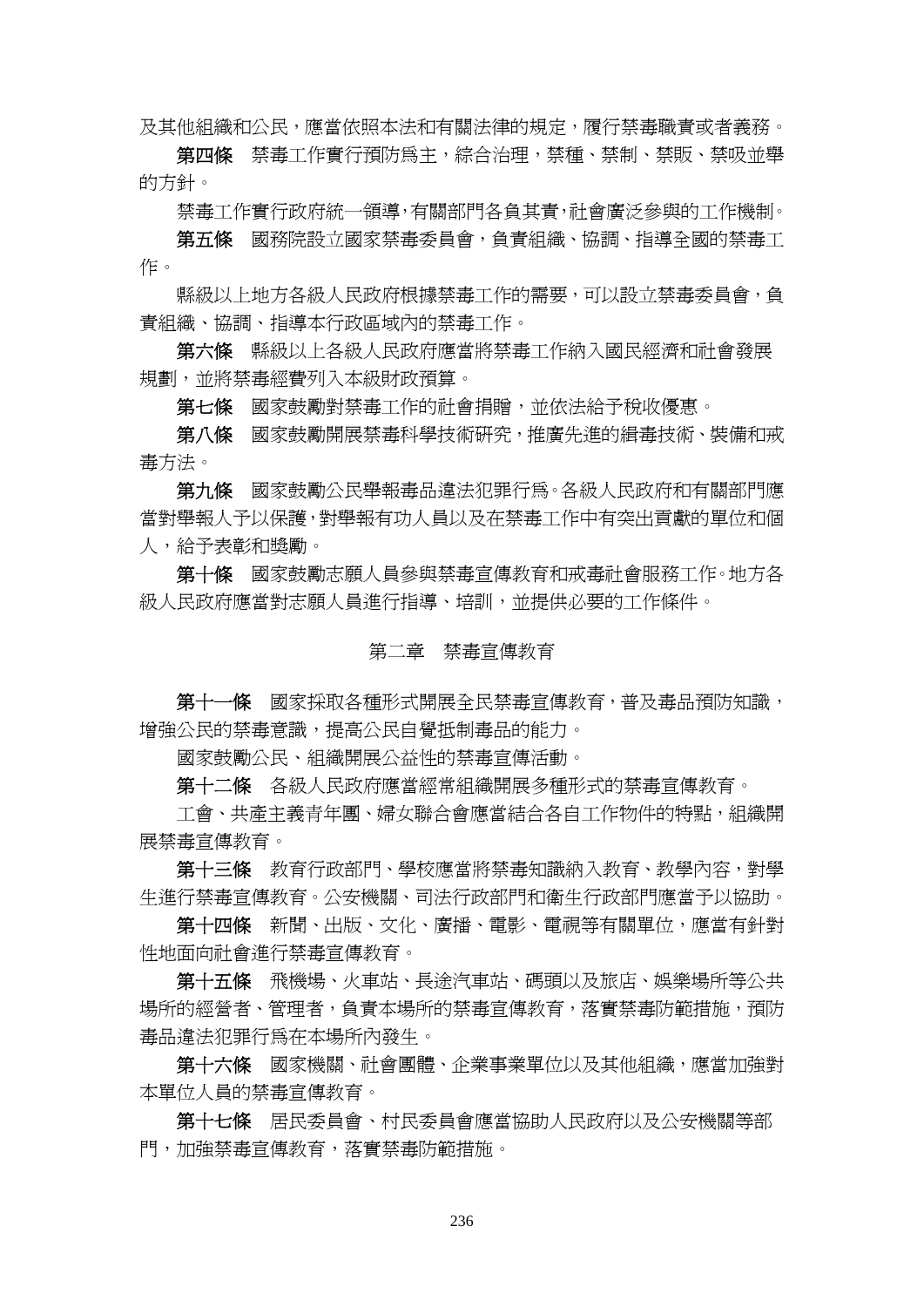第十八條 未成年人的父母或者其他監護人應當對未成年人進行毒品危害 的教育,防止其吸食、注射毒品或者進行其他毒品違法犯罪活動。

### 第三章 毒品管制

第十九條 國家對麻醉藥品藥用原植物種植實行管制。禁止非法種植罌粟、 古柯植物、大麻植物以及國家規定管制的可以用於提煉加工毒品的其他原植物。 禁止走私或者非法買賣、運輸、攜帶、持有未經滅活的毒品原植物種子或者幼苗。

 地方各級人民政府發現非法種植毒品原植物的,應當立即採取措施予以制 止、剷除。村民委員會、居民委員會發現非法種植毒品原植物的,應當及時予以 制止、剷除,並向當地公安機關報告。

 第二十條 國家確定的麻醉藥品藥用原植物種植企業,必須按照國家有關規 定種植麻醉藥品藥用原植物。

 國家確定的麻醉藥品藥用原植物種植企業的提取加工場所,以及國家設立的 麻醉藥品儲存倉庫,列為國家重點警戒目標。

未經許可,擅自進入國家確定的麻醉藥品藥用原植物種植企業的提取加工場 所或者國家設立的麻醉藥品儲存倉庫等警戒區域的,由警戒人員責令其立即離 開;拒不離開的,強行帶離現場。

 第二十一條 國家對麻醉藥品和精神藥品實行管制,對麻醉藥品和精神藥品 的實驗研究、生產、經營、使用、儲存、運輸實行許可和查驗制度。

國家對易制毒化學品的生產、經營、購買、運輸實行許可制度。

 禁止非法生產、買賣、運輸、儲存、提供、持有、使用麻醉藥品、精神藥品 和易制毒化學品。

 第二十二條 國家對麻醉藥品、精神藥品和易制毒化學品的進口、出口實行 許可制度。國務院有關部門應當按照規定的職責,對進口、出口麻醉藥品、精神 藥品和易制毒化學品依法進行管理。禁止走私麻醉藥品、精神藥品和易制毒化學 品。

 第二十三條 發生麻醉藥品、精神藥品和易制毒化學品被盜、被搶、丟失或 者其他流入非法管道的情形,案發單位應當立即採取必要的控制措施,並立即向 公安機關報告,同時依照規定向有關主管部門報告。

 公安機關接到報告後,或者有證據證明麻醉藥品、精神藥品和易制毒化學品 可能流入非法管道的,應當及時開展調查,並可以對相關單位採取必要的控制措 施。藥品監督管理部門、衛生行政部門以及其他有關部門應當配合公安機關開展 工作。

 第二十四條 禁止非法傳授麻醉藥品、精神藥品和易制毒化學品的製造方 法。公安機關接到舉報或者發現非法傳授麻醉藥品、精神藥品和易制毒化學品製 造方法的,應當及時依法查處。

第二十五條 麻醉藥品、精神藥品和易制毒化學品管理的具體辦法,由國務 院規定。

237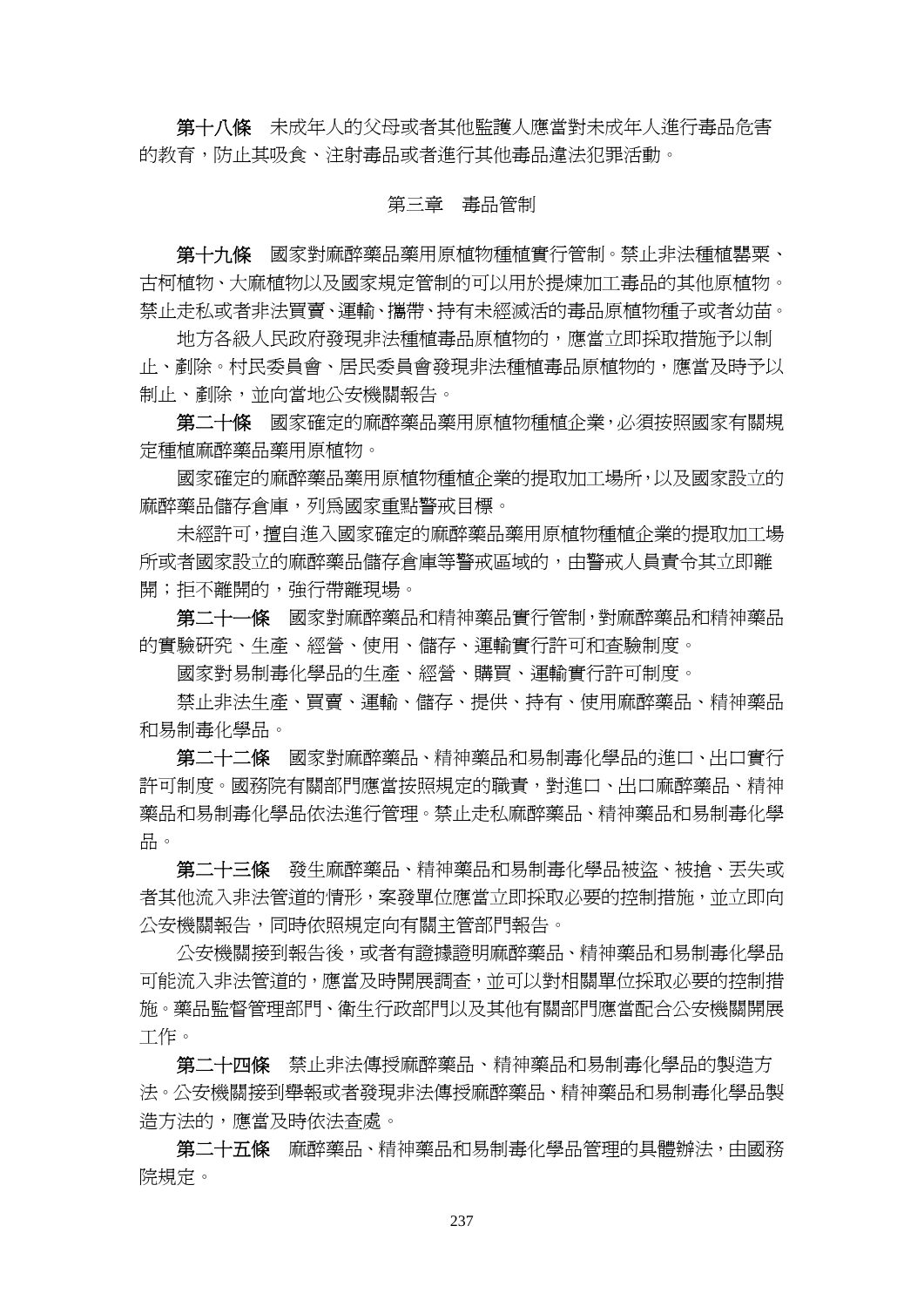第二十六條 公安機關根據杳緝毒品的需要,可以在邊境地區、交通要道、 口岸以及飛機場、火車站、長途汽車站、碼頭對來往人員、物品、貨物以及交通 工具進行毒品和易制毒化學品檢查,民航、鐵路、交通部門應當予以配合。

海關應當依法加強對進出口岸的人員、物品、貨物和運輸工具的檢查,防止 走私毒品和易制毒化學品。

 郵政企業應當依法加強對郵件的檢查,防止郵寄毒品和非法郵寄易制毒化學 品。

第二十七條 娛樂場所應當建立巡査制度,發現娛樂場所內有毒品違法犯罪 活動的,應當立即向公安機關報告。

第二十八條 對依法杳獲的毒品,吸食、注射毒品的用具,毒品違法犯罪的 非法所得及其收益,以及直接用於實施毒品違法犯罪行為的本人所有的工具、設 備、資金,應當收繳,依照規定處理。

 第二十九條 反洗錢行政主管部門應當依法加強對可疑毒品犯罪資金的監 測。反洗錢行政主管部門和其他依法負有反洗錢監督管理職責的部門、機構發現 涉嫌毒品犯罪的資金流動情況,應當及時向偵查機關報告,並配合偵查機關做好 偵查、調查工作。

 第三十條 國家建立健全毒品監測和禁毒資訊系統,開展毒品監測和禁毒資 訊的收集、分析、使用、交流工作。

#### 第四章 戒毒措施

第三十一條 國家採取各種措施幫助吸毒人員戒除毒癮,教育和挽救吸毒人 員。

吸毒成癮人員應當進行戒毒治療。

吸毒成癮的認定辦法,由國務院衛生行政部門、藥品監督管理部門、公安部 門規定。

 第三十二條 公安機關可以對涉嫌吸毒的人員進行必要的檢測,被檢測人員 應當予以配合;對拒絕接受檢測的,經縣級以上人民政府公安機關或者其派出機 構負責人批准,可以強制檢測。

公安機關應當對吸毒人員進行登記。

 第三十三條 對吸毒成癮人員,公安機關可以責令其接受社區戒毒,同時通 知吸毒人員戶籍所在地或者現居住地的城市街道辦事處、鄉鎮人民政府。社區戒 毒的期限為三年。

 戒毒人員應當在戶籍所在地接受社區戒毒;在戶籍所在地以外的現居住地有 固定住所的,可以在現居住地接受社區戒毒。

 第三十四條 城市街道辦事處、鄉鎮人民政府負責社區戒毒工作。城市街道 辦事處、鄉鎮人民政府可以指定有關基層組織,根據戒毒人員本人和家庭情況, 與戒毒人員簽訂社區戒毒協定,落實有針對性的社區戒毒措施。公安機關和司法 行政、衛生行政、民政等部門應當對社區戒毒工作提供指導和協助。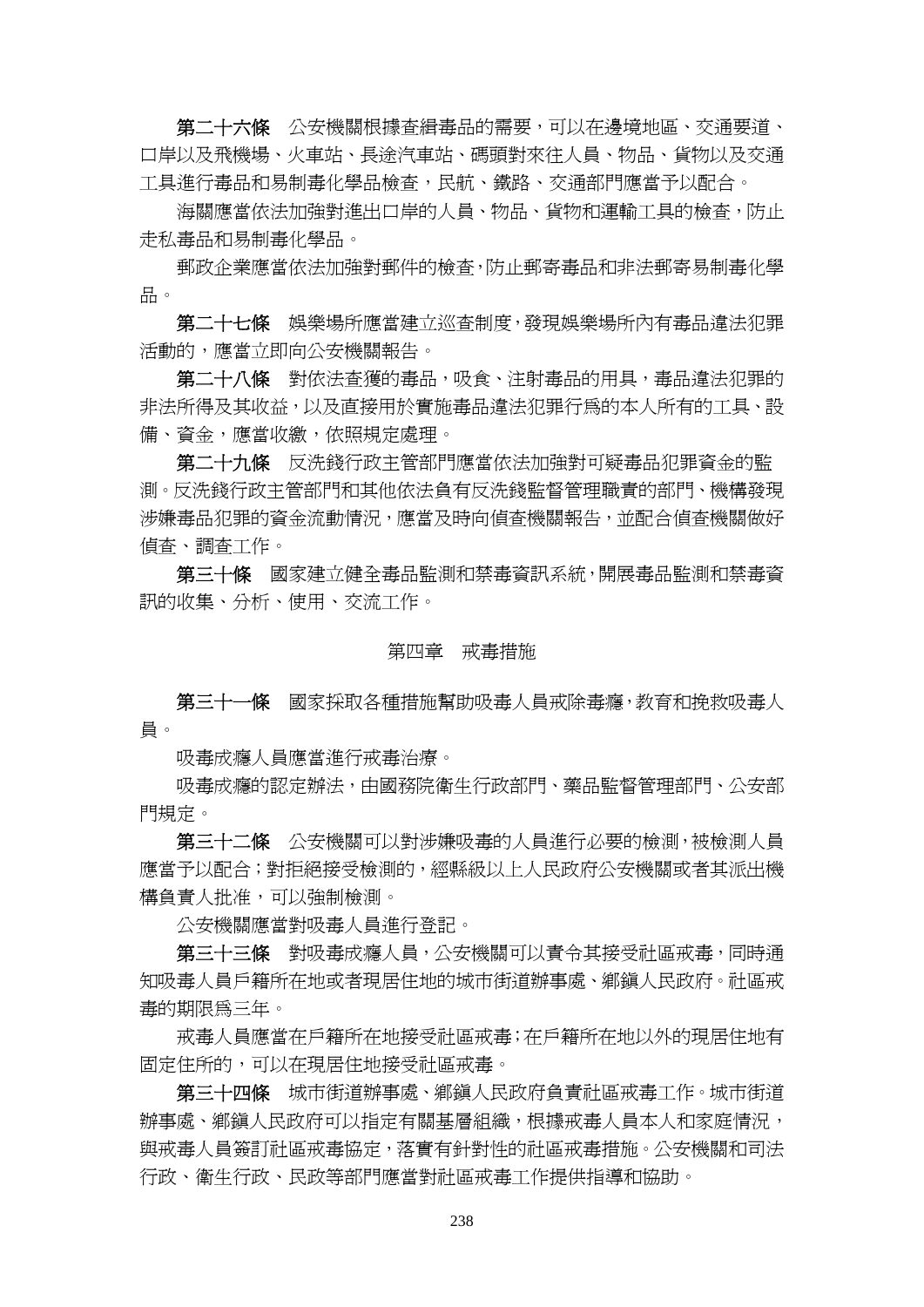城市街道辦事處、鄉鎮人民政府,以及縣級人民政府勞動行政部門對無職業 且缺乏就業能力的戒毒人員,應當提供必要的職業技能培訓、就業指導和就業援 助。

 第三十五條 接受社區戒毒的戒毒人員應當遵守法律、法規,自覺履行社區 戒毒協定,並根據公安機關的要求,定期接受檢測。

 對違反社區戒毒協議的戒毒人員,參與社區戒毒的工作人員應當進行批評、 教育;對嚴重違反社區戒毒或者在社區戒毒期間又吸食、注射毒品的,應當 及時向公安機關報告。

 第三十六條 吸毒人員可以自行到具有戒毒治療資質的醫療機構接受戒毒 治療。

 設置戒毒醫療機構或者醫療機構從事戒毒治療業務的,應當符合國務院衛生 行政部門規定的條件,報所在地的省、自治區、直轄市人民政府衛生行政部門批 准,並報同級公安機關備案。戒毒治療應當遵守國務院衛生行政部門制定的戒毒 治療規範,接受衛生行政部門的監督檢查。

 戒毒治療不得以營利為目的。戒毒治療的藥品、醫療器械和治療方法不得做 廣告。戒毒治療收取費用的,應當按照省、自治區、直轄市人民政府價格主管部 門會同衛生行政部門制定的收費標準執行。

第三十七條 醫療機構根據戒毒治療的需要,可以對接受戒毒治療的戒毒人 員進行身體和所攜帶物品的檢查;對在治療期間有人身危險的,可以採取必要的 臨時保護性約束措施。

發現接受戒毒治療的戒毒人員在治療期間吸食、注射毒品的,醫療機構應當 及時向公安機關報告。

 第三十八條 吸毒成癮人員有下列情形之一的,由縣級以上人民政府公安機 關作出強制隔離戒毒的決定:

(一)拒絕接受社區戒毒的;

(二)在社區戒毒期間吸食、注射毒品的;

(三)嚴重違反社區戒毒協議的;

(四)經社區戒毒、強制隔離戒毒後再次吸食、注射毒品的。

 對於吸毒成癮嚴重,通過社區戒毒難以戒除毒癮的人員,公安機關可以直接 作出強制隔離戒毒的決定。

 吸毒成癮人員自願接受強制隔離戒毒的,經公安機關同意,可以進入強制隔 離戒毒場所戒毒。

第三十九條 懷孕或者正在哺乳自己不滿一周歲嬰兒的婦女吸毒成癮的,不 適用強制隔離戒毒。不滿十六周歲的未成年人吸毒成癮的,可以不適用強制隔離 戒毒。

 對依照前款規定不適用強制隔離戒毒的吸毒成癮人員,依照本法規定進行社 區戒毒,由負責社區戒毒工作的城市街道辦事處、鄉鎮人民政府加強幫助、教育 和監督,督促落實社區戒毒措施。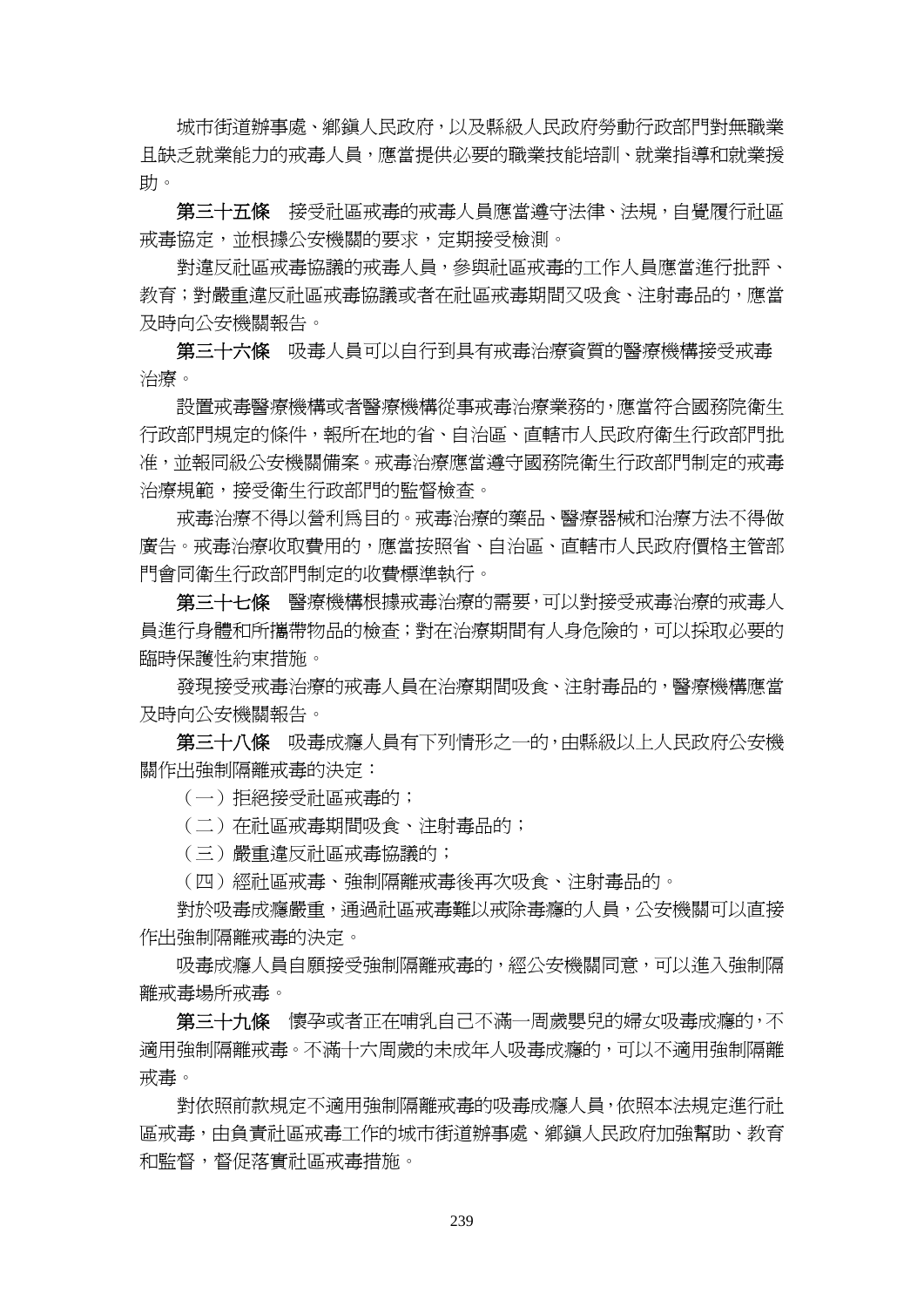第四十條 公安機關對吸毒成癮人員決定予以強制隔離戒毒的,應當製作強 制隔離戒毒決定書,在執行強制隔離戒毒前送達被決定人,並在送達後二十四小 時以內通知被決定人的家屬、所在單位和戶籍所在地公安派出所;被決定人不講 真實姓名、住址,身份不明的,公安機關應當自查清其身份後通知。

 被決定人對公安機關作出的強制隔離戒毒決定不服的,可以依法申請行政復 議或者提起行政訴訟。

第四十一條 對被決定予以強制隔離戒毒的人員,由作出決定的公安機關送 強制隔離戒毒場所執行。

強制隔離戒毒場所的設置、管理體制和經費保障,由國務院規定。

 第四十二條 戒毒人員進入強制隔離戒毒場所戒毒時,應當接受對其身體和 所攜帶物品的檢查。

第四十三條 強制隔離戒毒場所應當根據戒毒人員吸食、注射毒品的種類及 成癮程度等,對戒毒人員進行有針對性的生理、心理治療和身體康復訓練。

 根據戒毒的需要,強制隔離戒毒場所可以組織戒毒人員參加必要的生產勞 動,對戒毒人員進行職業技能培訓。組織戒毒人員參加生產勞動的,應當支付勞 動報酬。

第四十四條 強制隔離戒毒場所應當根據戒毒人員的性別、年齡、患病等情 況,對戒毒人員實行分別管理。

 強制隔離戒毒場所對有嚴重殘疾或者疾病的戒毒人員,應當給予必要的看護 和治療;對患有傳染病的戒毒人員,應當依法採取必要的隔離、治療措施;對可 能發生自傷、自殘等情形的戒毒人員,可以採取相應的保護性約束措施。

強制隔離戒毒場所管理人員不得體罰、虐待或者侮辱戒毒人員。

第四十五條 強制隔離戒毒場所應當根據戒毒治療的需要配備執業醫師。強 制隔離戒毒場所的執業醫師具有麻醉藥品和精神藥品處方權的,可以按照有關技 術規範對戒毒人員使用麻醉藥品、精神藥品。

 衛生行政部門應當加強對強制隔離戒毒場所執業醫師的業務指導和監督管 理。

第四十六條 戒毒人員的親屬和所在單位或者就讀學校的工作人員,可以按 照有關規定探訪戒毒人員。戒毒人員經強制隔離戒毒場所批准,可以外出探視配 偶、直系親屬。

 強制隔離戒毒場所管理人員應當對強制隔離戒毒場所以外的人員交給戒毒 人員的物品和郵件進行檢查,防止夾帶毒品。在檢查郵件時,應當依法保護戒毒 人員的通信自由和通信秘密。

第四十七條 強制隔離戒毒的期限為二年。

執行強制隔離戒毒一年後,經診斷評估,對於戒毒情況良好的戒毒人員,強 制隔離戒毒場所可以提出提前解除強制隔離戒毒的意見,報強制隔離戒毒的決定 機關批准。

強制隔離戒毒期滿前,經診斷評估,對於需要延長戒毒期限的戒毒人員,由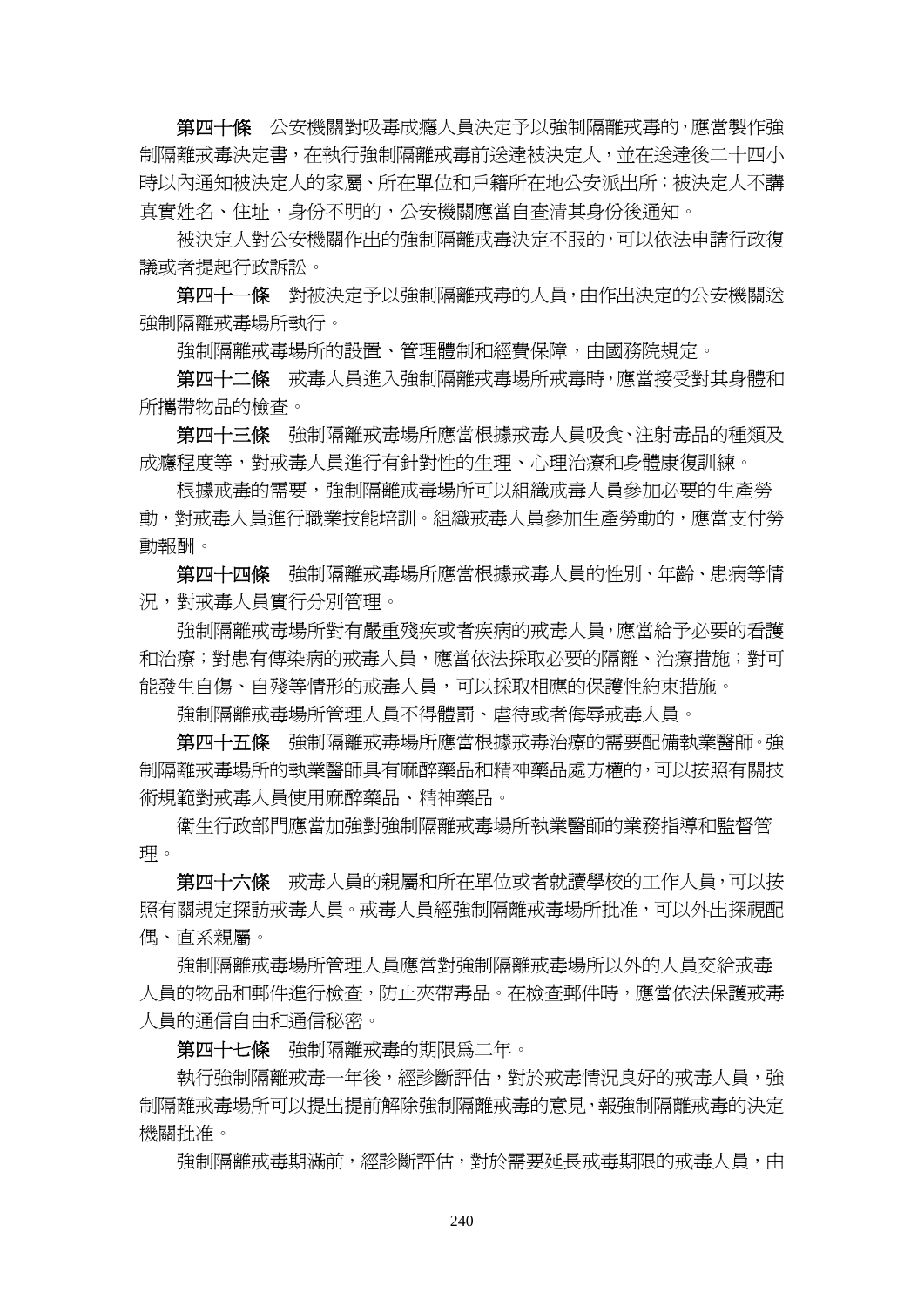強制隔離戒毒場所提出延長戒毒期限的意見,報強制隔離戒毒的決定機關批准。 強制隔離戒毒的期限最長可以延長一年。

 第四十八條 對於被解除強制隔離戒毒的人員,強制隔離戒毒的決定機關可 以責令其接受不超過三年的社區康復。

社區康復參照本法關於社區戒毒的規定實施。

第四十九條 縣級以上地方各級人民政府根據戒毒工作的需要,可以開辦戒 毒康復場所;對社會力量依法開辦的公益性戒毒康復場所應當給予扶持,提供必 要的便利和幫助。

 戒毒人員可以自願在戒毒康復場所生活、勞動。戒毒康復場所組織戒毒人員 參加生產勞動的,應當參照國家勞動用工制度的規定支付勞動報酬。

 第五十條 公安機關、司法行政部門對被依法拘留、逮捕、收監執行刑罰以 及被依法採取強制性教育措施的吸毒人員,應當給予必要的戒毒治療。

 第五十一條 省、自治區、直轄市人民政府衛生行政部門會同公安機關、藥 品監督管理部門依照國家有關規定,根據鞏固戒毒成果的需要和本行政區域愛滋 病流行情況,可以組織開展戒毒藥物維持治療工作。

 第五十二條 戒毒人員在入學、就業、享受社會保障等方面不受歧視。有關 部門、組織和人員應當在入學、就業、享受社會保障等方面對戒毒人員給予必要 的指導和幫助。

#### 第五章 禁毒國際合作

 第五十三條 中華人民共和國根據締結或者參加的國際條約或者按照對等 原則,開展禁毒國際合作。

第五十四條 國家禁毒委員會根據國務院授權,負責組織開展禁毒國際合 作,履行國際禁毒公約義務。

 第五十五條 涉及追究毒品犯罪的司法協助,由司法機關依照有關法律的規 定辦理。

 第五十六條 國務院有關部門應當按照各自職責,加強與有關國家或者地區 執法機關以及國際組織的禁毒情報資訊交流,依法開展禁毒執法合作。

 經國務院公安部門批准,邊境地區縣級以上人民政府公安機關可以與有關國 家或者地區的執法機關開展執法合作。

 第五十七條 通過禁毒國際合作破獲毒品犯罪案件的,中華人民共和國政府 可以與有關國家分享查獲的非法所得、由非法所得獲得的收益以及供毒品犯罪使 用的財物或者財物變賣所得的款項。

第五十八條 國務院有關部門根據國務院授權,可以通過對外援助等管道, 支持有關國家實施毒品原植物替代種植、發展替代產業。

## 第六章 法律責任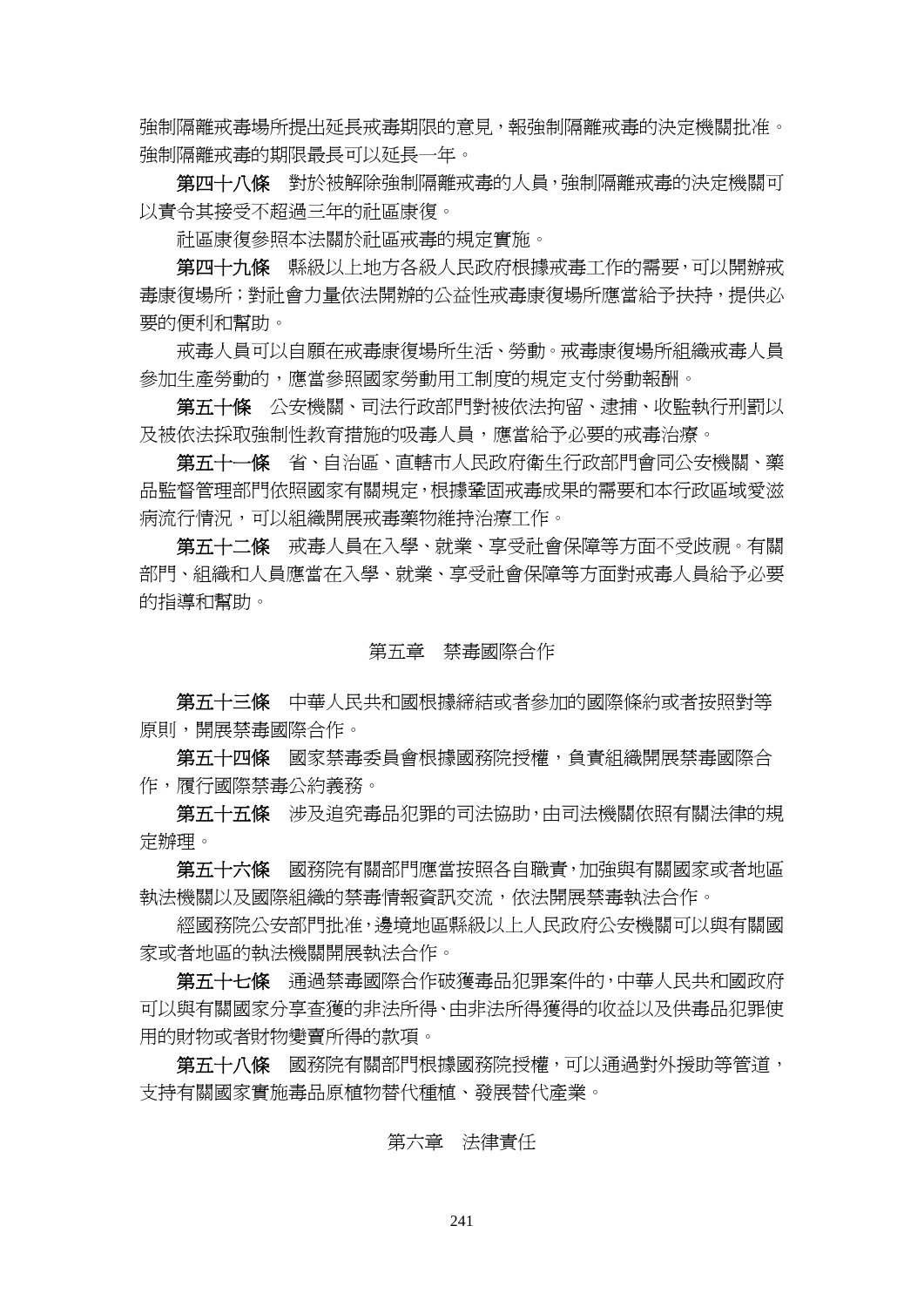第五十九條 有下列行為之一,構成犯罪的,依法追究刑事責任;尚不構成 犯罪的,依法給予治安管理處罰:

(一)走私、販賣、運輸、製造毒品的;

(二)非法持有毒品的;

(三)非法種植毒品原植物的;

(四)非法買賣、運輸、攜帶、持有未經滅活的毒品原植物種子或者幼苗的;

(五)非法傳授麻醉藥品、精神藥品或者易制毒化學品製造方法的;

(六)強迫、引誘、教唆、欺騙他人吸食、注射毒品的;

(七)向他人提供毒品的。

第六十條 有下列行為之一,構成犯罪的,依法追究刑事責任;尚不構成犯罪 的,依法給予治安管理處罰:

 (一)包庇走私、販賣、運輸、製造毒品的犯罪分子,以及為犯罪分子窩藏、 轉移、隱瞞毒品或者犯罪所得財物的;

(二)在公安機關查處毒品違法犯罪活動時為違法犯罪行為人通風報信的;

(三)阻礙依法進行毒品檢查的;

 (四)隱藏、轉移、變賣或者損毀司法機關、行政執法機關依法扣押、查封、 凍結的涉及毒品違法犯罪活動的財物的。

第六十一條 容留他人吸食、注射毒品或者介紹買賣毒品,構成犯罪的,依法 追究刑事責任;尚不構成犯罪的,由公安機關處十日以上十五日以下拘留,可以 並處三千元以下罰款;情節較輕的,處五日以下拘留或者五百元以下罰款。

 第六十二條 吸食、注射毒品的,依法給予治安管理處罰。吸毒人員主動到公 安機關登記或者到有資質的醫療機構接受戒毒治療的,不予處罰。

 第六十三條 在麻醉藥品、精神藥品的實驗研究、生產、經營、使用、儲存、 運輸、進口、出口以及麻醉藥品藥用原植物種植活動中,違反國家規定,致使麻 醉藥品、精神藥品或者麻醉藥品藥用原植物流入非法管道,構成犯罪的,依法追 究刑事責任;尚不構成犯罪的,依照有關法律、行政法規的規定給予處罰。

 第六十四條 在易制毒化學品的生產、經營、購買、運輸或者進口、出口活動 中,違反國家規定,致使易制毒化學品流入非法管道,構成犯罪的,依法追究刑 事責任;尚不構成犯罪的,依照有關法律、行政法規的規定給予處罰。

 第六十五條 娛樂場所及其從業人員實施毒品違法犯罪行為,或者為進入娛樂 場所的人員實施毒品違法犯罪行為提供條件,構成犯罪的,依法追究刑事責任; 尚不構成犯罪的,依照有關法律、行政法規的規定給予處罰。

 娛樂場所經營管理人員明知場所內發生聚眾吸食、注射毒品或者販毒活動,不 向公安機關報告的,依照前款的規定給予處罰。

 第六十六條 未經批准,擅自從事戒毒治療業務的,由衛生行政部門責令停止 違法業務活動,沒收違法所得和使用的藥品、醫療器械等物品;構成犯罪的,依 法追究刑事責任。

第六十七條 戒毒醫療機構發現接受戒毒治療的戒毒人員在治療期間吸食、注